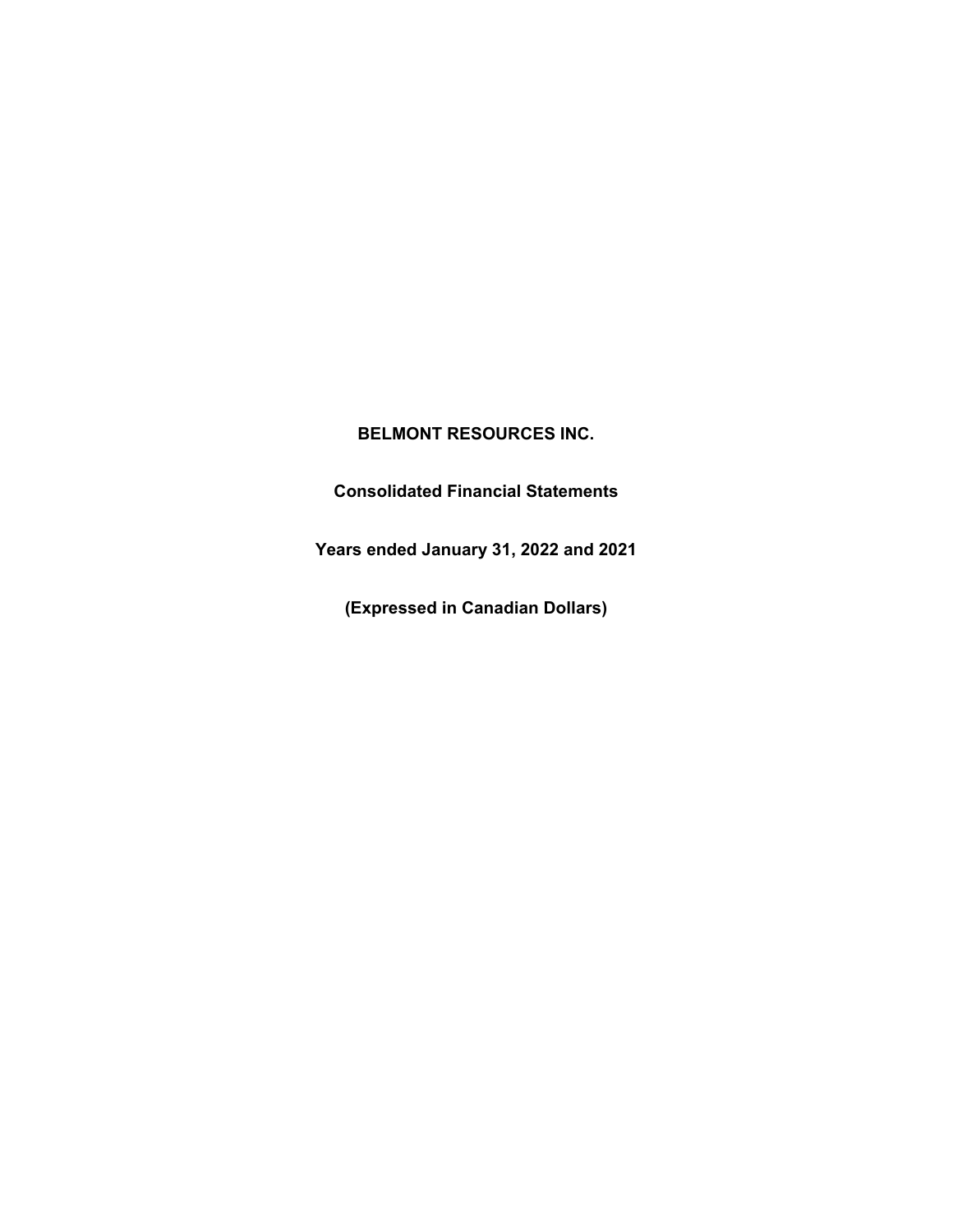

DALE MATHESON CARR-HILTON LABONTE LLP CHARTERED PROFESSIONAL ACCOUNTANTS

#### **INDEPENDENT AUDITOR'S REPORT**

To the Shareholders of Belmont Resources Inc.

#### **Opinion**

We have audited the consolidated financial statements of Belmont Resources Inc. (the "Company"), which comprise the consolidated statements of financial position as at January 31, 2022 and 2021, and the consolidated statements of comprehensive loss, changes in shareholders' equity (deficiency) and cash flows for the years then ended, and notes to the consolidated financial statements, including a summary of significant accounting policies (collectively referred to as the "financial statements").

In our opinion, the accompanying financial statements present fairly, in all material respects, the financial positions of the Company as at January 31, 2022 and 2021, and its financial performance and its cash flows for the years then ended in accordance with International Financial Reporting Standards.

#### **Basis for Opinion**

We conducted our audit in accordance with Canadian generally accepted auditing standards. Our responsibilities under those standards are further described in the *Auditor's Responsibilities for the Audit of the Financial Statements* section of our report. We are independent of the Company in accordance with the ethical requirements that are relevant to our audit of the financial statements in Canada, and we have fulfilled our other ethical responsibilities in accordance with these requirements. We believe that the audit evidence we have obtained is sufficient and appropriate to provide a basis for our opinion.

#### **Material Uncertainty Related to Going Concern**

We draw attention to Note 1 to the financial statements, which describes events and conditions that indicate that a material uncertainty exists that may cast significant doubt on the Company's ability to continue as a going concern. Our opinion is not modified in respect of this matter.

#### **Other Information**

Management is responsible for the other information. The other information comprises the information included in Management's Discussion and Analysis.

Our opinion on the financial statements does not cover the other information and we do not express any form of assurance conclusion thereon.

In connection with our audit of the financial statements, our responsibility is to read the other information identified above and, in doing so, consider whether the other information is materially inconsistent with the financial statements or our knowledge obtained in the audit, or otherwise appears to be materially misstated.

We obtained Management's Discussion and Analysis prior to the date of this auditor's report. If, based on the work we have performed, we conclude that there is a material misstatement of this other information, we are required to report that fact. We have nothing to report in this regard.

#### **Responsibilities of Management and Those Charged with Governance for the Financial Statements**

Management is responsible for the preparation and fair presentation of the financial statements in accordance with International Financial Reporting Standards, and for such internal control as management determines is necessary to enable the preparation of financial statements that are free from material misstatement, whether due to fraud or error. In preparing the financial statements, management is responsible for assessing the Company's ability to continue as a going concern, disclosing, as applicable, matters related to going concern and using the going concern basis of accounting unless management either intends to liquidate the Company or to cease operations, or has no realistic alternative but to do so.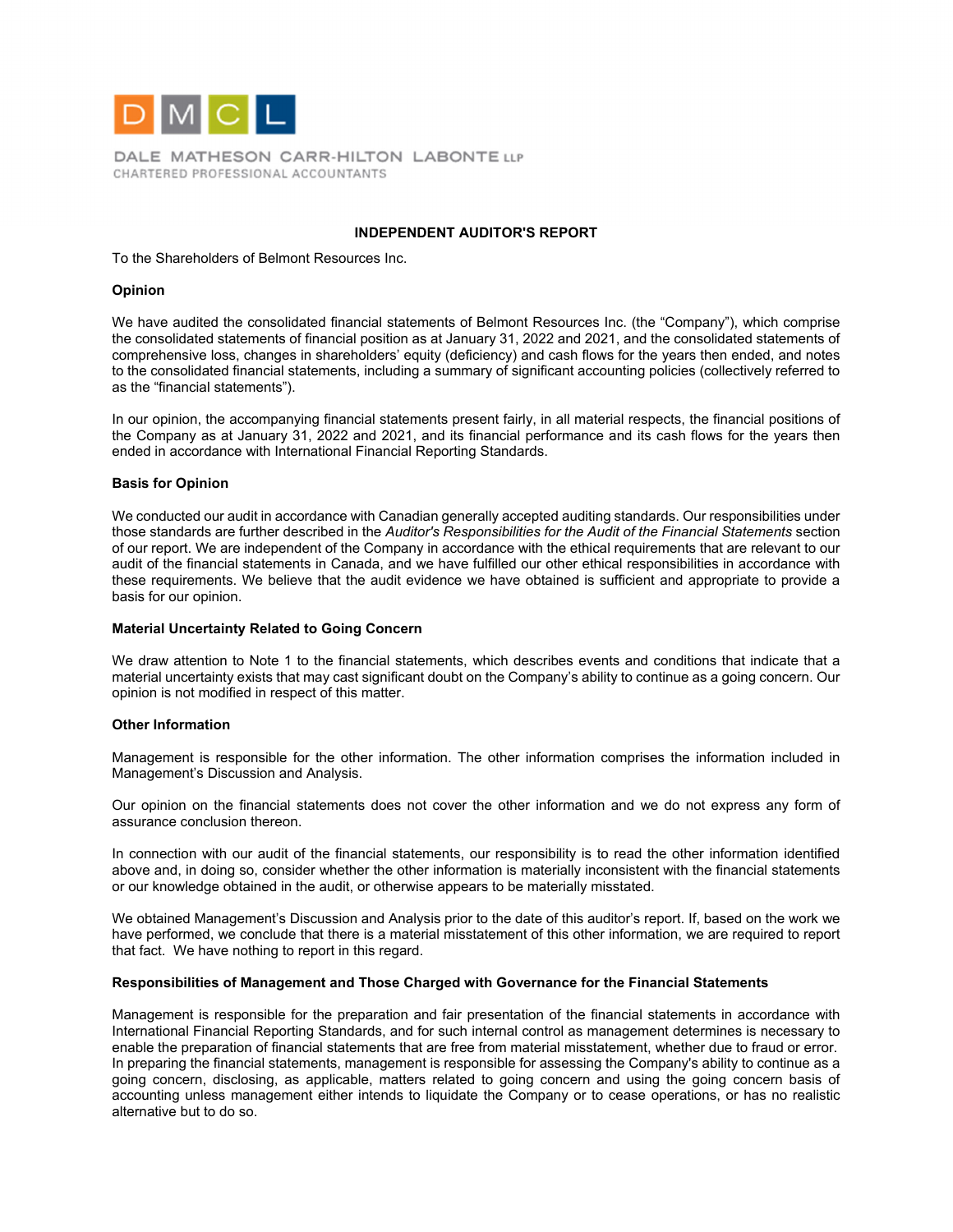Those charged with governance are responsible for overseeing the Company's financial reporting process.

#### **Auditor's Responsibilities for the Audit of the Financial Statements**

Our objectives are to obtain reasonable assurance about whether the financial statements as a whole are free from material misstatement, whether due to fraud or error, and to issue an auditor's report that includes our opinion. Reasonable assurance is a high level of assurance, but is not a guarantee that an audit conducted in accordance with Canadian generally accepted auditing standards will always detect a material misstatement when it exists. Misstatements can arise from fraud or error and are considered material if, individually or in the aggregate, they could reasonably be expected to influence the economic decisions of users taken on the basis of these financial statements. As part of an audit in accordance with Canadian generally accepted auditing standards, we exercise professional judgment and maintain professional skepticism throughout the audit. We also:

- Identify and assess the risks of material misstatement of the financial statements, whether due to fraud or error, design and perform audit procedures responsive to those risks, and obtain audit evidence that is sufficient and appropriate to provide a basis for our opinion. The risk of not detecting a material misstatement resulting from fraud is higher than for one resulting from error, as fraud may involve collusion, forgery, intentional omissions, misrepresentations, or the override of internal control.
- Obtain an understanding of internal control relevant to the audit in order to design audit procedures that are appropriate in the circumstances, but not for the purpose of expressing an opinion on the effectiveness of the Company's internal control.
- Evaluate the appropriateness of accounting policies used and the reasonableness of accounting estimates and related disclosures made by management.
- Conclude on the appropriateness of management's use of the going concern basis of accounting and based on the audit evidence obtained, whether a material uncertainty exists related to events or conditions that may cast significant doubt on the Company's ability to continue as a going concern. If we conclude that a material uncertainty exists, we are required to draw attention in our auditor's report to the related disclosures in the financial statements or, if such disclosures are inadequate, to modify our opinion. Our conclusions are based on the audit evidence obtained up to the date of our auditor's report. However, future events or conditions may cause the Company to cease to continue as a going concern.
- Evaluate the overall presentation, structure and content of the financial statements, including the disclosures, and whether the financial statements represent the underlying transactions and events in a manner that achieves fair presentation.

We communicate with those charged with governance regarding, among other matters, the planned scope and timing of the audit and significant audit findings, including any significant deficiencies in internal control that we identify during our audit.

We also provide those charged with governance with a statement that we have complied with relevant ethical requirements regarding independence, and to communicate with them all relationships and other matters that may reasonably be thought to bear on our independence, and where applicable, related safeguards.

The engagement partner on the audit resulting in this independent auditor's report is David Goertz.

 $DmOL$ 

**DALE MATHESON CARR-HILTON LABONTE LLP CHARTERED PROFESSIONAL ACCOUNTANTS**  Vancouver, BC

June 2, 2022

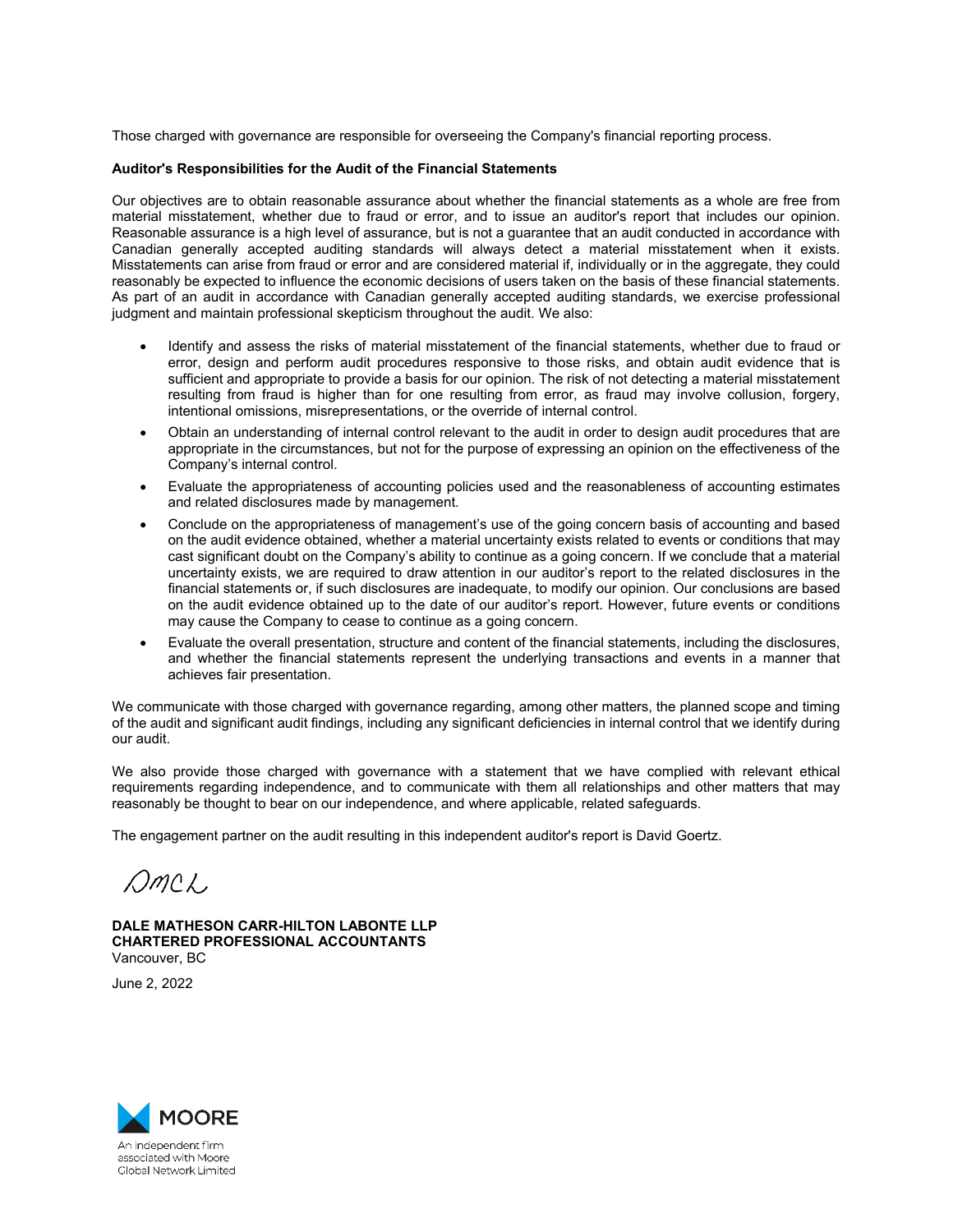Consolidated Statements of Financial Position

(Expressed in Canadian dollars)

|                                            |              | January 31,     | January 31,     |
|--------------------------------------------|--------------|-----------------|-----------------|
|                                            | <b>Notes</b> | 2022            | 2021            |
|                                            |              |                 |                 |
| <b>ASSETS</b>                              |              |                 |                 |
| <b>Current assets</b>                      |              |                 |                 |
| Cash                                       |              | \$<br>379,527   | \$<br>441,586   |
| Marketable securities                      | 3            | 239,560         | 3,985           |
| <b>Receivables</b>                         |              | 12,749          | 42,811          |
| Prepaid expenses                           |              | 8,044           | 1,933           |
|                                            |              | 639,880         | 490,315         |
| <b>Non-current assets</b>                  |              |                 |                 |
| Due from related party                     | 9            |                 | 114,155         |
| Property and equipment                     | 4            | 15,193          | 17,107          |
| Exploration and evaluation assets          | 5            | 1,917,232       | 1,512,611       |
| <b>Reclamation bond</b>                    | 5            | 97,954          | 79,454          |
|                                            |              | 2,030,379       | 1,723,327       |
|                                            |              |                 |                 |
| <b>TOTAL ASSETS</b>                        |              | \$<br>2,670,259 | \$<br>2,213,642 |
|                                            |              |                 |                 |
| <b>LIABILITIES</b>                         |              |                 |                 |
| <b>Current liabilities</b>                 |              |                 |                 |
| Trade payables and accrued liabilities     | 6            | \$<br>309,522   | \$<br>87,613    |
| Due to related parties                     | 9            | 111,500         | 163,312         |
| Flow-through share premium liability       | 7            | 26,605          | 91,013          |
|                                            |              | 447,627         | 341,938         |
|                                            |              |                 |                 |
| <b>TOTAL LIABILIITES</b>                   |              | 447,627         | 341,938         |
|                                            |              |                 |                 |
| <b>SHAREHOLDERS' EQUITY</b>                |              |                 |                 |
| Share capital                              | 8            | 24,634,307      | 23,952,749      |
| Reserves                                   | 8            | 1,617,941       | 1,620,616       |
| <b>Deficit</b>                             |              | (24, 029, 616)  | (23, 701, 661)  |
| <b>TOTAL SHAREHOLDERS' EQUITY</b>          |              | 2,222,632       | 1,871,704       |
| TOTAL LIABILITIES AND SHAREHOLDERS' EQUITY |              | \$<br>2,670,259 | \$<br>2,213,642 |

Nature and continuance of operations (Note 1) Commitments (Note 5) Subsequent events (Note 5, 14)

Approved on Behalf of the Board:

*"George Sookochoff" "Gary Musil"* 

Director Director Director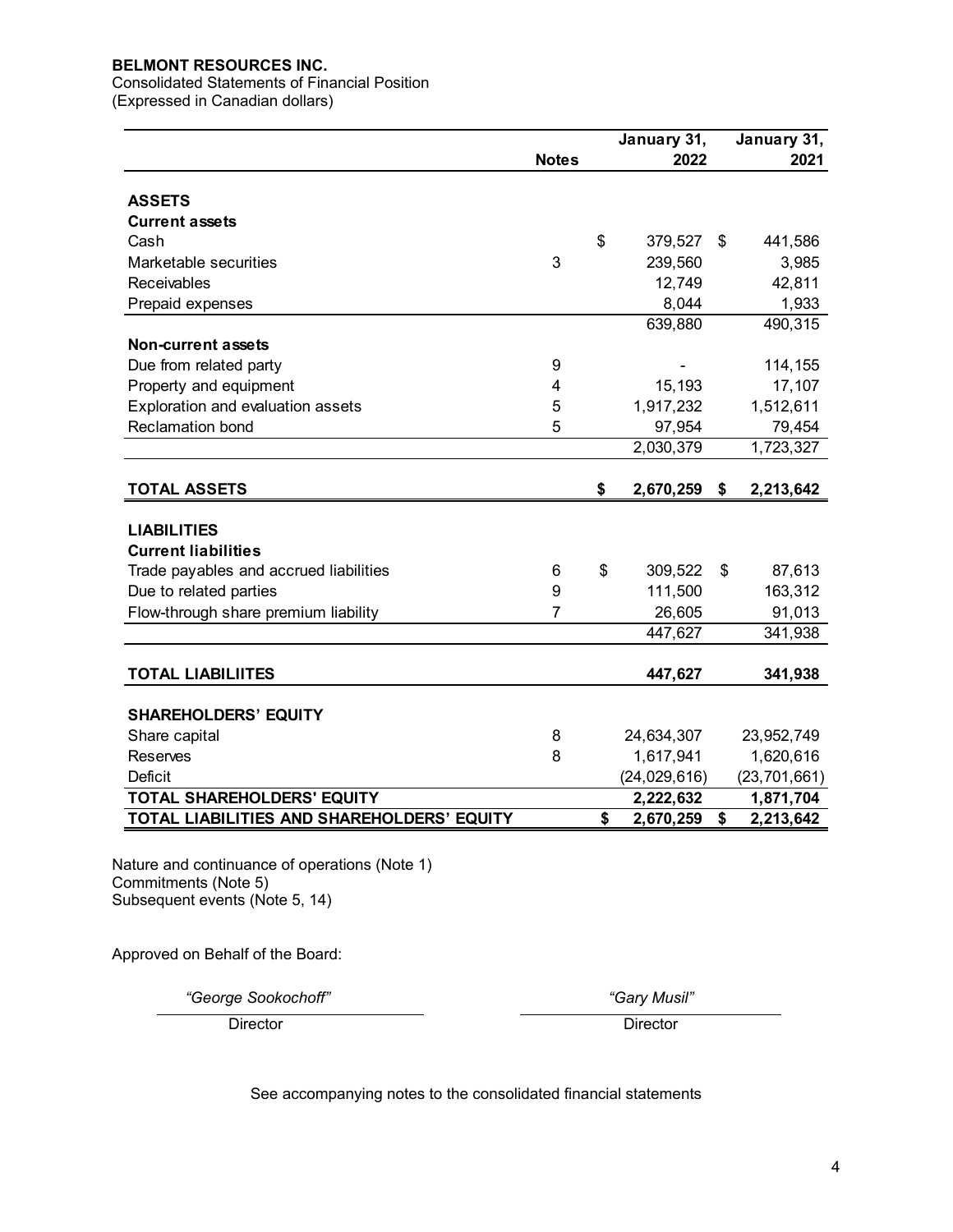Consolidated Statements of Comprehensive Loss

(Expressed in Canadian dollars)

|                                               |                | <b>Years ended</b> |             |    |             |  |  |  |
|-----------------------------------------------|----------------|--------------------|-------------|----|-------------|--|--|--|
|                                               |                |                    | January 31, |    | January 31, |  |  |  |
|                                               | <b>Notes</b>   |                    | 2022        |    | 2021        |  |  |  |
|                                               |                |                    |             |    |             |  |  |  |
| <b>Expenses</b><br>Amortization               | 4              | \$                 | 3,055       | \$ | 3,010       |  |  |  |
| Bad debt                                      | 9              |                    | 82,842      |    | 11,386      |  |  |  |
| Consulting fees                               | 9              |                    | 41,440      |    | 86,236      |  |  |  |
| Legal and audit                               |                |                    | 62,879      |    | 56,792      |  |  |  |
| Office and miscellaneous                      |                |                    | 9,328       |    | 13,535      |  |  |  |
| Property costs                                |                |                    | 3,530       |    | 1,011       |  |  |  |
| Regulatory fees                               |                |                    | 23,510      |    | 31,185      |  |  |  |
| Rent                                          | 9              |                    | 18,000      |    | 23,836      |  |  |  |
| Salaries and administration services          | 9              |                    | 195,312     |    | 167,416     |  |  |  |
| Shareholder relations                         |                |                    | 6,882       |    | 8,148       |  |  |  |
| Stock based payment                           | 8, 9           |                    |             |    |             |  |  |  |
| <b>Directors</b>                              |                |                    | 93,660      |    | 138,012     |  |  |  |
| Consultants                                   |                |                    | 4,590       |    | 33,603      |  |  |  |
| Telephone and internet                        |                |                    | 3,573       |    | 4,683       |  |  |  |
| Transfer agent fees                           |                |                    | 11,686      |    | 14,590      |  |  |  |
| Travel and promotion                          |                |                    | 39,824      |    | 16,528      |  |  |  |
|                                               |                |                    | (600, 111)  |    | (609, 971)  |  |  |  |
|                                               |                |                    |             |    |             |  |  |  |
| <b>Other items</b><br>Interest expense        |                |                    |             |    | (17,906)    |  |  |  |
| Foreign exchange gain (loss)                  |                |                    | 3,735       |    | (91)        |  |  |  |
| Gain (loss) on disposition of equipment       |                |                    | (284)       |    | 85          |  |  |  |
| Gain on option payments received              | 5              |                    | 163,250     |    |             |  |  |  |
| Gain on sale of marketable securities         |                |                    | 225         |    |             |  |  |  |
| Recovery of bad debt                          |                |                    |             |    | 6,494       |  |  |  |
| Recovery of flow-through premium liability    | $\overline{7}$ |                    | 105,230     |    | 9,987       |  |  |  |
|                                               |                |                    | 272,156     |    | (1, 431)    |  |  |  |
| Net loss for the year                         |                |                    | (327, 955)  |    | (611, 402)  |  |  |  |
|                                               |                |                    |             |    |             |  |  |  |
| Other comprehensive income (loss)             |                |                    |             |    |             |  |  |  |
| Unrealized gains (losses) on financial assets | 3              |                    | (24, 248)   |    | 1,822       |  |  |  |
| Total comprehensive loss for the year         |                | \$                 | (352, 203)  | S. | (609, 580)  |  |  |  |
| Loss per share - basic and diluted            |                | \$                 | $(0.01)$ \$ |    | (0.02)      |  |  |  |
|                                               |                |                    |             |    |             |  |  |  |
| Weighted average number of shares             |                |                    | 47,718,009  |    | 30,899,981  |  |  |  |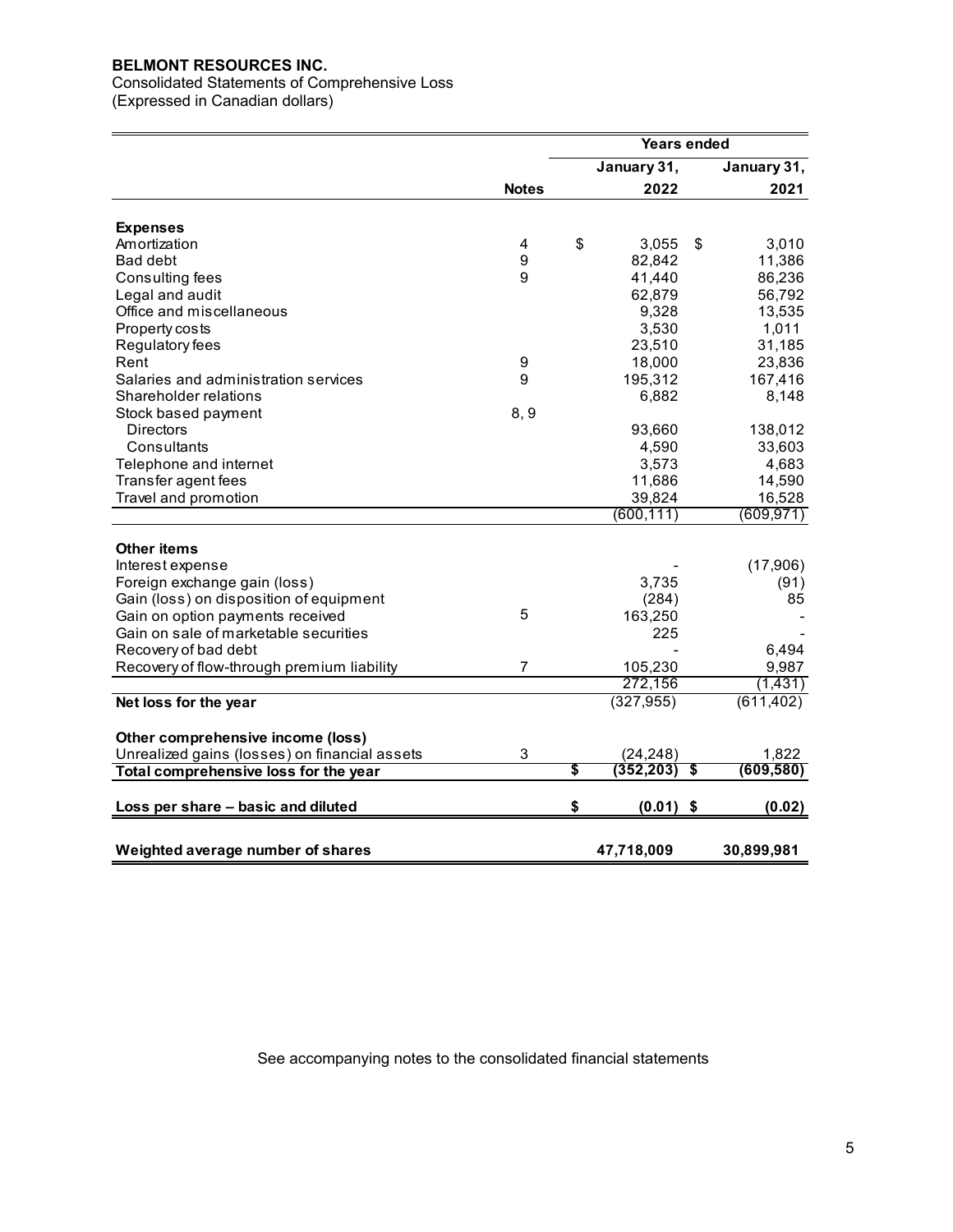Statement of Changes in Shareholders' Equity (Deficiency) (Expressed in Canadian dollars)

|                                                                                   |                                     | Share capital<br><b>Reserves</b> |                               |    |                        |    |                                           |                         |                              |
|-----------------------------------------------------------------------------------|-------------------------------------|----------------------------------|-------------------------------|----|------------------------|----|-------------------------------------------|-------------------------|------------------------------|
|                                                                                   | Number of<br>shares                 |                                  | Amount                        |    | Stock-based<br>reserve |    | <b>Revaluation of</b><br>financial assets | <b>Deficit</b>          | <b>Total</b>                 |
| Balance at February 1, 2020                                                       | 16,615,405 \$                       |                                  | 22,616,602                    | \$ | 1,417,612              | \$ | (11,686)                                  | \$<br>$(23,090,259)$ \$ | 932,269                      |
| Loss for the year                                                                 |                                     |                                  |                               |    |                        |    |                                           | (611, 402)              | (611, 402)                   |
| Other comprehensive income                                                        |                                     |                                  |                               |    |                        |    | 1.822                                     |                         | 1,822                        |
| Total comprehensive loss for the year                                             |                                     |                                  |                               |    | $\sim$                 |    | 1.822                                     | (611.402)               | (609, 580)                   |
| Shares issued for cash<br>- private placement (units)                             | 22,630,500                          |                                  | 1,303,290                     |    |                        |    |                                           |                         | 1,303,290                    |
| - w arrants                                                                       | 875,000                             |                                  | 43,750                        |    |                        |    |                                           |                         | 43,750                       |
| Share issue costs                                                                 |                                     |                                  | (117, 499)                    |    | 41,215                 |    |                                           |                         | (76, 284)                    |
| Shares issued for promissory notes                                                | 60,000                              |                                  | 2,100                         |    |                        |    |                                           |                         | 2,100                        |
| Shares issued to acquire exploration and evaluation assets                        | 1,720,000                           |                                  | 103,100                       |    |                        |    |                                           |                         | 103,100                      |
| Units issued to acquire exploration and evaluation assets                         | 31,250                              |                                  | 1,406                         |    | 38                     |    |                                           |                         | 1,444                        |
| Stock based payment                                                               |                                     |                                  |                               |    | 171,615                |    |                                           |                         | 171,615                      |
|                                                                                   | 25,316,750                          |                                  | 1,336,147                     |    | 212,868                |    |                                           |                         | 1,549,015                    |
| Balance at January 31, 2021                                                       | 41,932,155                          | \$                               | 23,952,749                    | \$ | 1,630,480              | \$ | (9,864)                                   | \$<br>$(23,701,661)$ \$ | 1,871,704                    |
| Loss for the year<br>Other comprehensive loss                                     |                                     |                                  |                               |    |                        |    | (24, 248)                                 | (327, 955)              | (327, 955)<br>(24, 248)      |
| Total comprehensive loss for the year                                             |                                     |                                  |                               |    |                        |    | (24, 248)                                 | (327, 955)              | (352, 203)                   |
| Shares issued for cash<br>- private placement (units)<br>- options<br>- w arrants | 4.393.450<br>1.275.000<br>3,125,000 |                                  | 266.720<br>161,955<br>166,750 |    | (81, 205)              |    |                                           |                         | 266.720<br>80,750<br>166,750 |
| Share issuance costs                                                              |                                     |                                  | (31, 304)                     |    | 4,528                  |    |                                           |                         | (26, 776)                    |
| Shares issued to acquire exploration and evaluation assets                        | 1,319,167                           |                                  | 87,437                        |    |                        |    |                                           |                         | 87,437                       |
| Shares issued for finder's fee for earn-in agreements                             | 500,000                             |                                  | 30,000                        |    |                        |    |                                           |                         | 30,000                       |
| Stock based payment                                                               |                                     |                                  |                               |    | 98,250                 |    |                                           |                         | 98,250                       |
|                                                                                   | 10,612,617                          |                                  | 681,558                       |    | 21,573                 |    |                                           |                         | 703,131                      |
| Balance at January 31, 2022                                                       | 52,544,772 \$                       |                                  | 24,634,307                    | S  | 1,652,053              | \$ | (34, 112)                                 | \$<br>(24,029,616)      | \$<br>2,222,632              |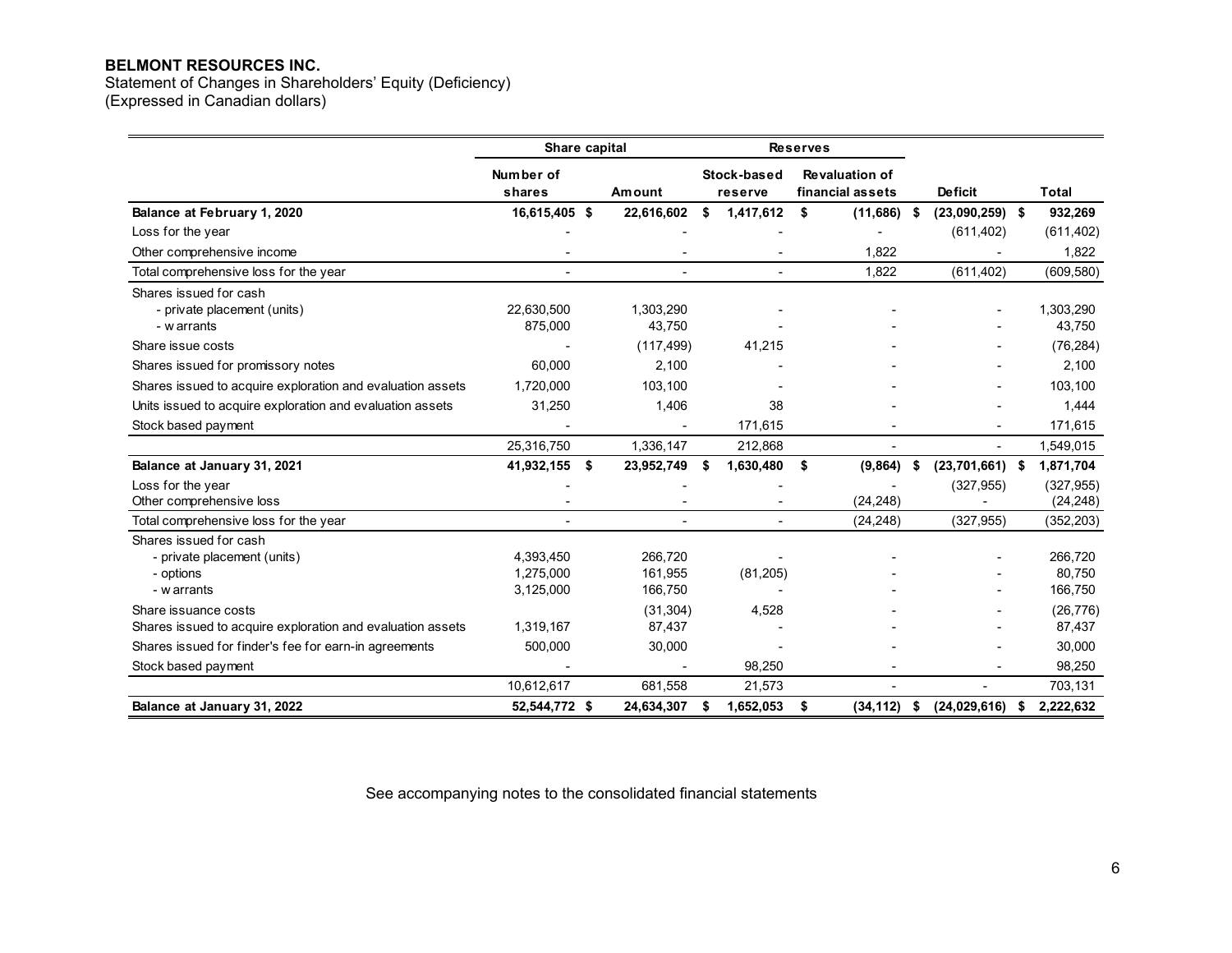Consolidated Statements of Cash Flows

(Expressed in Canadian dollars)

|                                                                      | <b>Years ended</b> |                 |    |             |  |
|----------------------------------------------------------------------|--------------------|-----------------|----|-------------|--|
|                                                                      |                    | January 31,     |    | January 31, |  |
|                                                                      |                    | 2022            |    | 2021        |  |
| <b>Operating activities:</b>                                         |                    |                 |    |             |  |
| Net loss for the year:                                               | \$                 | $(327, 955)$ \$ |    | (611, 402)  |  |
| Adjustments for non-cash items:                                      |                    |                 |    |             |  |
| Amortization                                                         |                    | 3,055           |    | 3,010       |  |
| Bad debt expense                                                     |                    | 82,842          |    | 11,386      |  |
| Foreign exchange gain                                                |                    | (3, 335)        |    |             |  |
| Loss (gain) on disposal of equipment                                 |                    | 284             |    | (85)        |  |
| Interest on promissory note                                          |                    |                 |    | 17,906      |  |
| Reversal of flow-through share premium liability                     |                    | (105, 230)      |    | (9,987)     |  |
| Realized gain on sale of marketable securities                       |                    | (225)           |    |             |  |
| Gain on option payments received                                     |                    | (163, 250)      |    |             |  |
| Share-based payments                                                 |                    | 98,250          |    | 171,615     |  |
| Changes in non-cash items:                                           |                    |                 |    |             |  |
| Receivables                                                          |                    | 30,062          |    | (40, 425)   |  |
| Prepaid expenses                                                     |                    | (6, 111)        |    | 4,606       |  |
| Trade payables and accrued liabilities                               |                    | 173,097         |    | (75, 257)   |  |
| Due from/to related parties                                          |                    | (20, 499)       |    | (9,231)     |  |
| Net cash flows used in operating activities                          |                    | (239, 015)      |    | (537, 864)  |  |
|                                                                      |                    |                 |    |             |  |
| <b>Investing Activities</b>                                          |                    |                 |    |             |  |
| Expenditures on exploration and evaluation assets, net of recoveries |                    | (550, 278)      |    | (212, 223)  |  |
| Option payments received in cash                                     |                    | 215,000         |    |             |  |
| <b>Reclamation bond</b>                                              |                    | (18,500)        |    | (14,000)    |  |
| Acquisition (disposal) of equipment                                  |                    | (1,426)         |    | 250         |  |
| Proceeds from sale of marketable securities                          |                    | 402             |    |             |  |
| Advances from (to) related parties                                   |                    |                 |    | (74, 180)   |  |
| Net cash flows used in investing activities                          |                    | (354, 802)      |    | (300, 153)  |  |
| <b>Financing activities</b>                                          |                    |                 |    |             |  |
| Shares issued for cash                                               |                    | 555,042         |    | 1,448,040   |  |
| Share issuance costs - cash                                          |                    | (26, 776)       |    | (76, 284)   |  |
| Promissory notes - repayment                                         |                    |                 |    | (107, 211)  |  |
| Net cash flows from financing activities                             |                    | 528,266         |    | 1,264,545   |  |
|                                                                      |                    |                 |    |             |  |
| Effect of exchange rate changes on cash                              |                    | 3,492           |    |             |  |
| (Decrease) Increase in cash                                          |                    | (65, 551)       |    | 426,528     |  |
| Cash, beginning                                                      |                    | 441,586         |    | 15,058      |  |
| Cash, ending                                                         | \$                 | 379,527         | \$ | 441,586     |  |

Non-cash transactions (Note 12)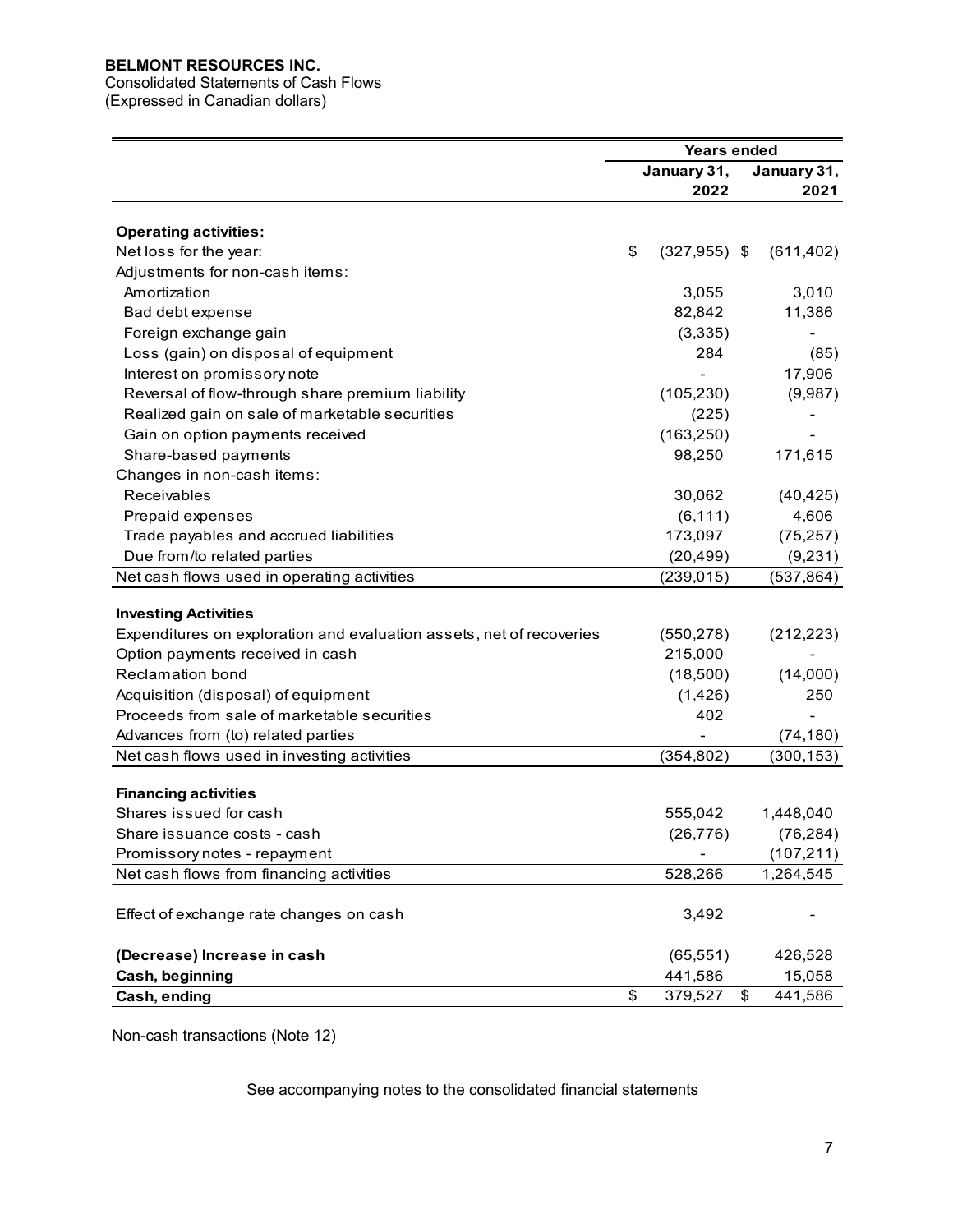### **1. Nature and continuance of operations**

Belmont Resources Inc. (the "Company") is incorporated under the laws of the Province of British Columbia, Canada, and its principal activity is the acquisition and exploration of mineral properties in Canada and the USA. The Company's shares are traded on the TSX Venture Exchange ("Exchange") under the symbol "BEA".

The corporate head office and principal place of business of the Company is 800 West Pender Street, Suite 615, Vancouver, British Columbia, Canada, V6C 2V6.

#### *Going concern*

The consolidated financial statements have been prepared on a going concern basis of presentation, which assumes that the Company will continue operations for the foreseeable future and be able to realize the carrying value of its assets and discharge its liabilities and commitments in the normal course of business. To date, the Company has not earned significant revenue and has an accumulated deficit of \$24,029,616. The Company's ability to continue as a going concern is dependent upon its ability to obtain additional financing and/or achieve profitable operations in the future. The Company's financing efforts to date, while substantial, are not sufficient in and of themselves to enable the Company to fund all aspects of its operations. Management will pursue funding initiatives if, as and when required to meet the Company's requirements on an ongoing basis. However, there is no assurance that the Company will be able to obtain adequate financing in the future or that such financing will be on terms advantageous to the Company.

These circumstances comprise a material uncertainty which may cast significant doubt as to the ability of the Company to meet its obligations as they fall due and, accordingly, the ultimate appropriateness of the use of accounting principles applicable to a going concern. These financial statements do not reflect adjustments, which could be material, to the carrying value of assets and liabilities, which may be required should the Company be unable to continue as a going concern.

#### *COVID-19*

The outbreak of the coronavirus, also known as "COVID-19", has spread across the globe and is impacting worldwide economic activity. Conditions surrounding the coronavirus continue to rapidly evolve and government authorities have implemented emergency measures to mitigate the spread of new variants. The COVID-19 pandemic, including the recent variant, has also caused, and is likely to continue to cause, severe economic, market, workforce and other disruptions worldwide as well as on the Company's business activities. The extent to which the coronavirus may impact the Company's business activities will depend on future developments, such as the duration of the outbreak, travel restrictions, business disruptions, and the effectiveness of actions taken in Canada and other countries to contain and treat the disease. These events remain highly uncertain and as such, the Company cannot determine their financial impact at this time.

### **2. Significant accounting policies and basis of preparation**

These consolidated financial statements were authorized for issue on June 2, 2022 by the Board of **Directors** 

### *Basis of presentation and statement of compliance*

These consolidated financial statements have been prepared in accordance with International Financial Reporting Standards ("IFRS") as issued by the International Accounting Standards Board ("IASB") and interpretations of the International Financial Reporting Issues Committee ("IFRIC"). The principal accounting policies applied in the preparation of these consolidated financial statements are set out below. These policies have been consistently applied to all years presented, unless otherwise stated.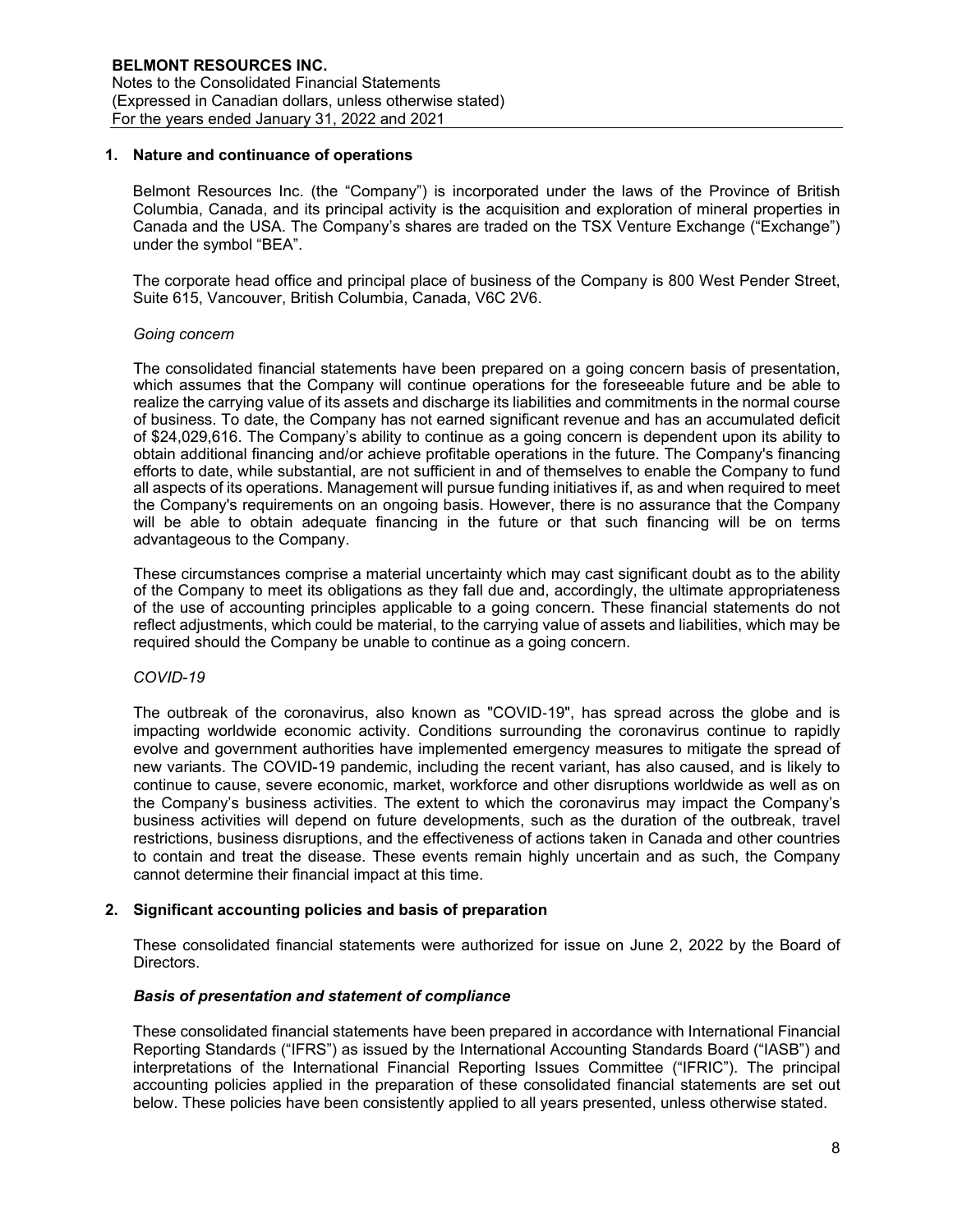#### *Basis of measurement*

These consolidated financial statements have been prepared on a historical cost basis, modified where applicable. In addition, these consolidated financial statements have been prepared using the accrual basis of accounting except for cash flow information.

### *Basis of consolidation*

The consolidated financial statements incorporate the financial statements of Belmont Resources Inc. and its wholly-owned subsidiary, Belmont Nevada Inc. A subsidiary is an entity which the Company controls by having the power to govern the financial and operating policies. The existence and effect of potential voting rights that are currently exercisable or convertible are considered when assessing whether the Company controls another entity. A subsidiary is fully consolidated from the date on which control is obtained by the Company and are deconsolidated from the date that control ceases.

The legal subsidiary of the Company is as follows:

|                     |               |            |             | Ownership Interest |
|---------------------|---------------|------------|-------------|--------------------|
|                     | Place of      | Functional | January 31, | January 31,        |
| Name of Subsidiary  | Incorporation | Currency   | 2022        | 2021               |
| Belmont Nevada Inc. | USA           | US dollar  | 100%        | 100%               |

All intercompany transactions, balances, income and expenses are eliminated upon consolidation.

### *Functional and presentation currency*

These consolidated financial statements are presented in Canadian dollars, which is the Company's functional and reporting currency. The functional currency of the Company's subsidiary is noted above and the financial statement balances and transactions of the subsidiary are measured using that functional currency.

### *Significant estimates and assumptions*

The preparation of these consolidated financial statements in accordance with IFRS requires the Company to make estimates and assumptions concerning the future. The Company's management reviews these estimates and underlying assumptions on an ongoing basis, based on experience and other factors, including expectations of future events that are believed to be reasonable under the circumstances. Revisions to estimates are adjusted for prospectively in the period in which the estimates are revised. Significant estimates and assumptions where there is significant risk of material adjustments to assets and liabilities in future accounting periods include the recoverability of the carrying value of exploration and evaluation assets, the recoverability of amounts due from related party, the recoverability and measurement of deferred tax assets, and the provisions for restoration and environmental obligations.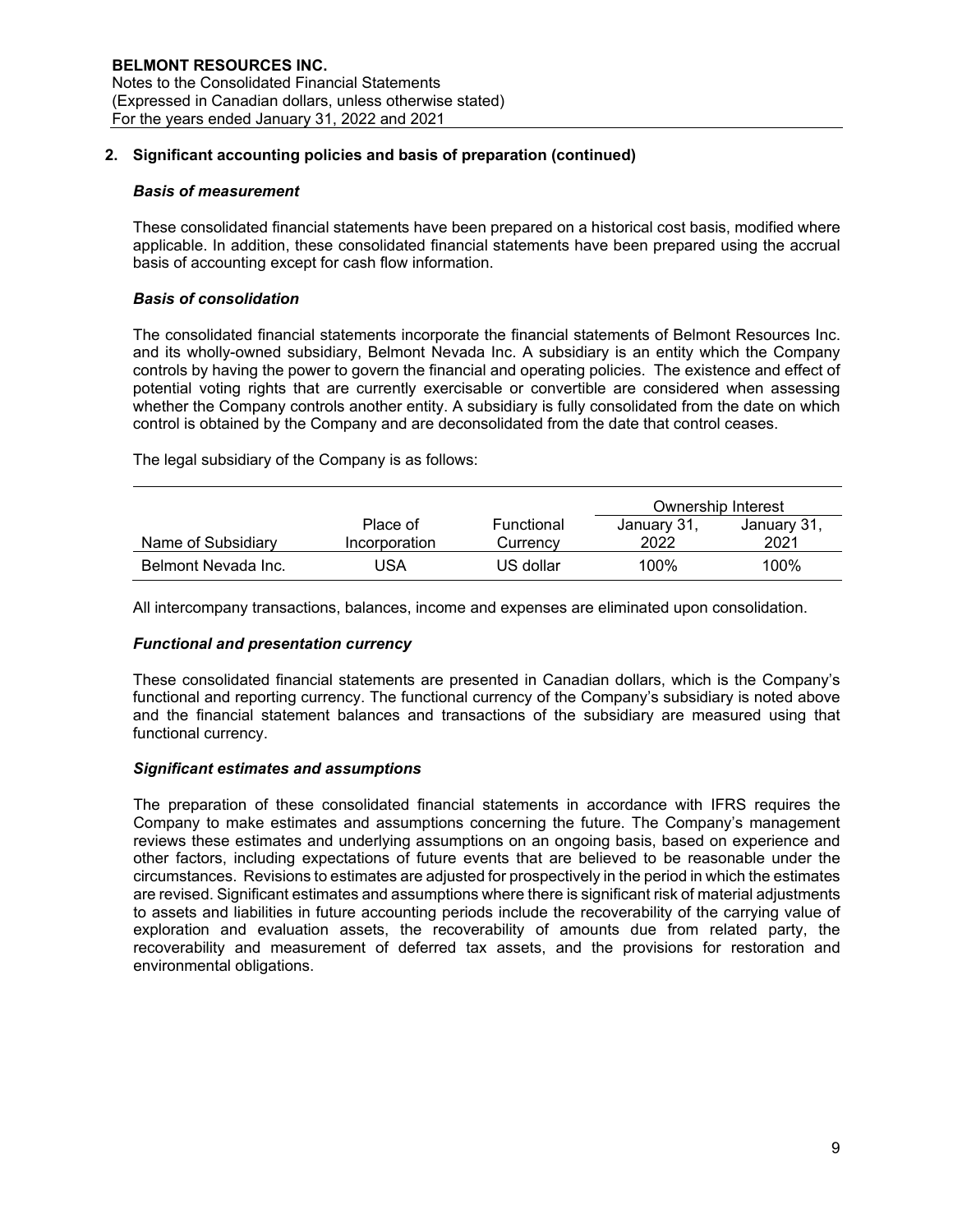### *Significant judgments*

The preparation of financial statements in accordance with IFRS requires the Company to make judgments, apart from those involving estimates, in applying accounting policies. The most significant judgments in applying the Company's consolidated financial statements include:

- the assessment of the Company's ability to continue as a going concern and whether there are events or conditions that may give rise to significant uncertainty;
- the classification and allocation of exploration and evaluation expenditures; and
- the determination of functional currency of the Company and its subsidiary.

### *Exploration and evaluation assets*

Exploration and evaluation assets are composed of exploration and evaluation expenditures which include the costs of acquiring rights or licenses for exploration, costs associated with exploration and evaluation activities, and the fair value (at acquisition date) of exploration and evaluation assets acquired in a business combination. Exploration and evaluation expenditures are capitalized. Costs incurred before the Company has obtained the legal rights to explore a mineral property are expensed as incurred.

Government tax credits received are recorded as a reduction to the cumulative costs incurred on the related property.

Amounts received from other parties to earn an interest in the Company's exploration and evaluation assets are applied as a reduction of the mineral property and deferred exploration and development costs until all capitalized costs are recovered at which time additional reimbursements are recorded in the consolidated statement of loss and comprehensive loss, except for administrative reimbursements which are credited to operations.

Exploration and evaluation assets are tested for impairment if facts or circumstances indicate that impairment exists. Examples of such facts and circumstances are as follows:

- the period for which the Company has the right to explore in the specific area has expired during the period or will expire in the near future, and is not expected to be renewed;
- substantive expenditure on further exploration for and evaluation of mineral resources in the specific area is neither budgeted nor planned;
- exploration for and evaluation of mineral resources in the specific area have not led to the discovery of commercially viable quantities of mineral resources and the entity has decided to discontinue such activities in the specific area; and
- sufficient data exist to indicate that, although a development in the specific area is likely to proceed, the carrying amount of the exploration and evaluation asset is unlikely to be recovered in full from successful development or by sale.

Title to exploration and evaluation assets involves certain inherent risks due to the difficulties of determining the validity of certain mineral claims, as well as the potential for problems arising from the frequently ambiguous conveyance history characteristic of many mineral claims. The Company has investigated title to all of its mineral claims and, to the best of its knowledge, title to all of its claims are in good standing.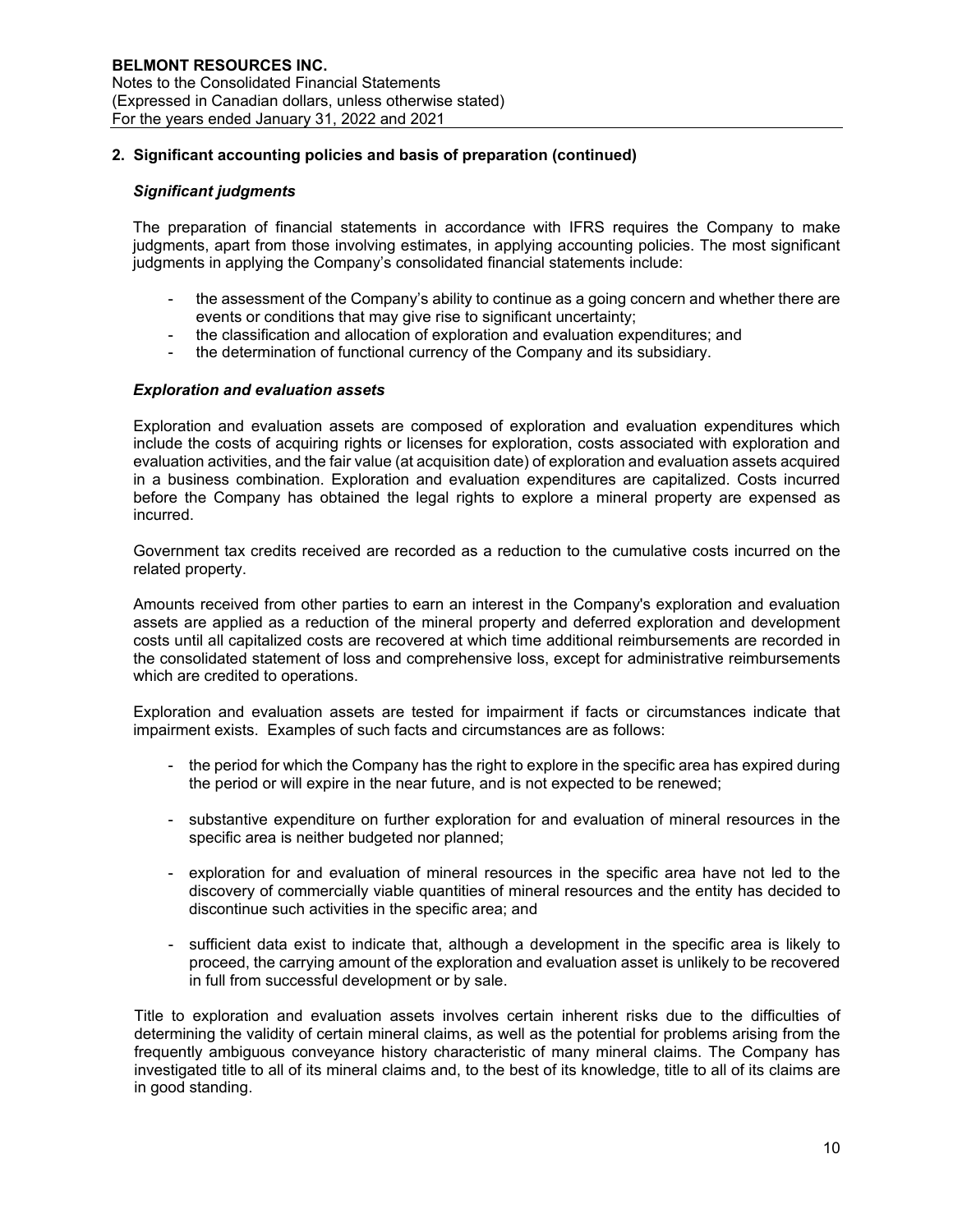### *Stock based payments*

The Company grants stock options to purchase common shares of the Company to directors, officers, employees and consultants. An individual is classified as an employee when the individual is an employee for legal or tax purposes, or provides services similar to those performed by an employee.

The fair value of stock options is measured on the date of grant, using the Black-Scholes option pricing model and is recognized over the vesting period. Consideration paid for the shares on the exercise of stock options is credited to share capital. When the stock options are forfeited or expire, the amount previously recognized in the reserve is transferred to deficit.

In situations where stock options are issued to non-employees and some or all of the goods or services received by the Company as consideration cannot be specifically identified, they are measured at fair value of the share-based payments. Otherwise, they are measured at the fair value of goods or services received.

### *Financial instruments*

The Company's financial instruments are classified as follows:

| Financial asset/liability | Classification per IFRS 9                     |
|---------------------------|-----------------------------------------------|
| Cash                      | Fair value through profit and loss            |
| Marketable securities     | Fair value through other comprehensive income |
| Due from related party    | Amortized cost                                |
| Reclamation bond          | Amortized cost                                |
| Trade payables            | Amortized cost                                |
| Due to related parties    | Amortized cost                                |

# *Financial assets*

On initial recognition, financial assets are recognized at fair value and are subsequently classified and measured at: (i) amortized cost; (ii) fair value through other comprehensive income ("FVOCI"); or (iii) fair value through profit or loss ("FVTPL"). The classification of financial assets is generally based on the business model in which a financial asset is managed and its contractual cash flow characteristics. A financial asset is measured at fair value net of transaction costs that are directly attributable to its acquisition except for financial assets at FVTPL where transaction costs are expensed. All financial assets not classified and measured at amortized cost or FVOCI are measured at FVTPL. On initial recognition of an equity instrument that is not held for trading, the Company may irrevocably elect to present subsequent changes in the investment's fair value in other comprehensive income.

The Company derecognizes financial assets only when the contractual rights to cash flows from the financial assets expire, or when it transfers the financial assets and substantially all of the associated risks and rewards of ownership to another entity.

### *Impairment of financial assets*

IFRS 9 uses the expected credit loss ("ECL") model. The credit loss model groups receivables based on similar credit risk characteristics and days past due in order to estimate bad debts. The ECL model applies to the Company's receivables.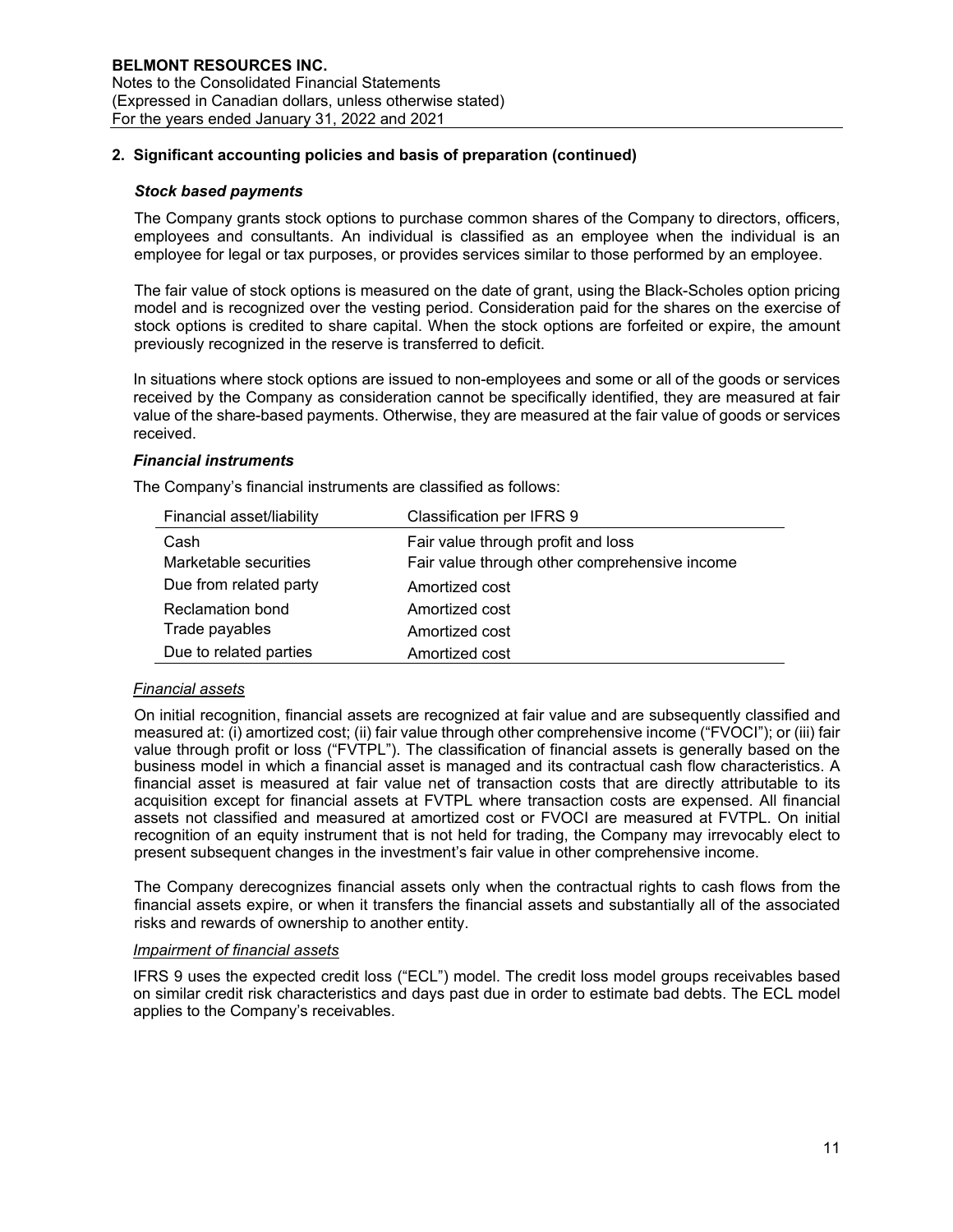### *Financial instruments (continued)*

### *Impairment of financial assets (continued)*

An 'expected credit loss' impairment model applies which requires a loss allowance to be recognized based on expected credit losses. The estimated present value of future cash flows associated with the asset is determined and an impairment loss is recognized for the difference between this amount and the carrying amount as follows: the carrying amount of the asset is reduced to estimated present value of the future cash flows associated with the asset, discounted at the financial asset's original effective interest rate, either directly or through the use of an allowance account and the resulting loss is recognized in profit or loss for the year.

In a subsequent period, if the amount of the impairment loss related to financial assets measured at amortized cost decreases, the previously recognized impairment loss is reversed through profit or loss to the extent that the carrying amount of the investment at the date the impairment is reversed does not exceed what the amortized cost would have been had the impairment not been recognized.

### *Financial liabilities*

Financial liabilities are designated as either: (i) fair value through profit or loss; or (ii) other financial liabilities. All financial liabilities are classified and subsequently measured at amortized cost except for financial liabilities at FVTPL. The classification determines the method by which the financial liabilities are carried on the statement of financial position subsequent to inception and how changes in value are recorded.

The Company derecognizes a financial liability when its contractual obligations are discharged or cancelled, or expire. The Company also derecognizes a financial liability when the terms of the liability are modified such that the terms and / or cash flows of the modified instrument are substantially different, in which case a new financial liability based on the modified terms is recognized at fair value.

Gains and losses on derecognition are generally recognized in profit or loss.

### *Fair value*

The Company provides disclosures that enable users to evaluate (a) the significance of financial instruments for the entity's financial position and performance; and (b) the nature and extent of risks arising from financial instruments to which the entity is exposed during the period and at the date of the statement of financial position, and how the entity manages these risks. The Company provides information about its financial instruments measured at fair value at one of three levels according to the relative reliability of the inputs used to estimate the fair value:

Level 1 – quoted prices (unadjusted) in active markets for identical assets or liabilities;

Level 2 – inputs other than quoted prices included in Level 1 that are observable for the asset or liability, either directly (i.e., as prices) or indirectly (i.e., derived from prices); and

Level 3 – inputs for the asset or liability that are not based on observable market data (unobservable inputs).

### *Income taxes*

### Current income tax

Current income tax assets and liabilities for the current period are measured at the amount expected to be recovered from or paid to the taxation authorities. The tax rates and tax laws used to compute the amount are those that are enacted or substantively enacted, at the reporting date, in the countries where the Company operates and generates taxable income.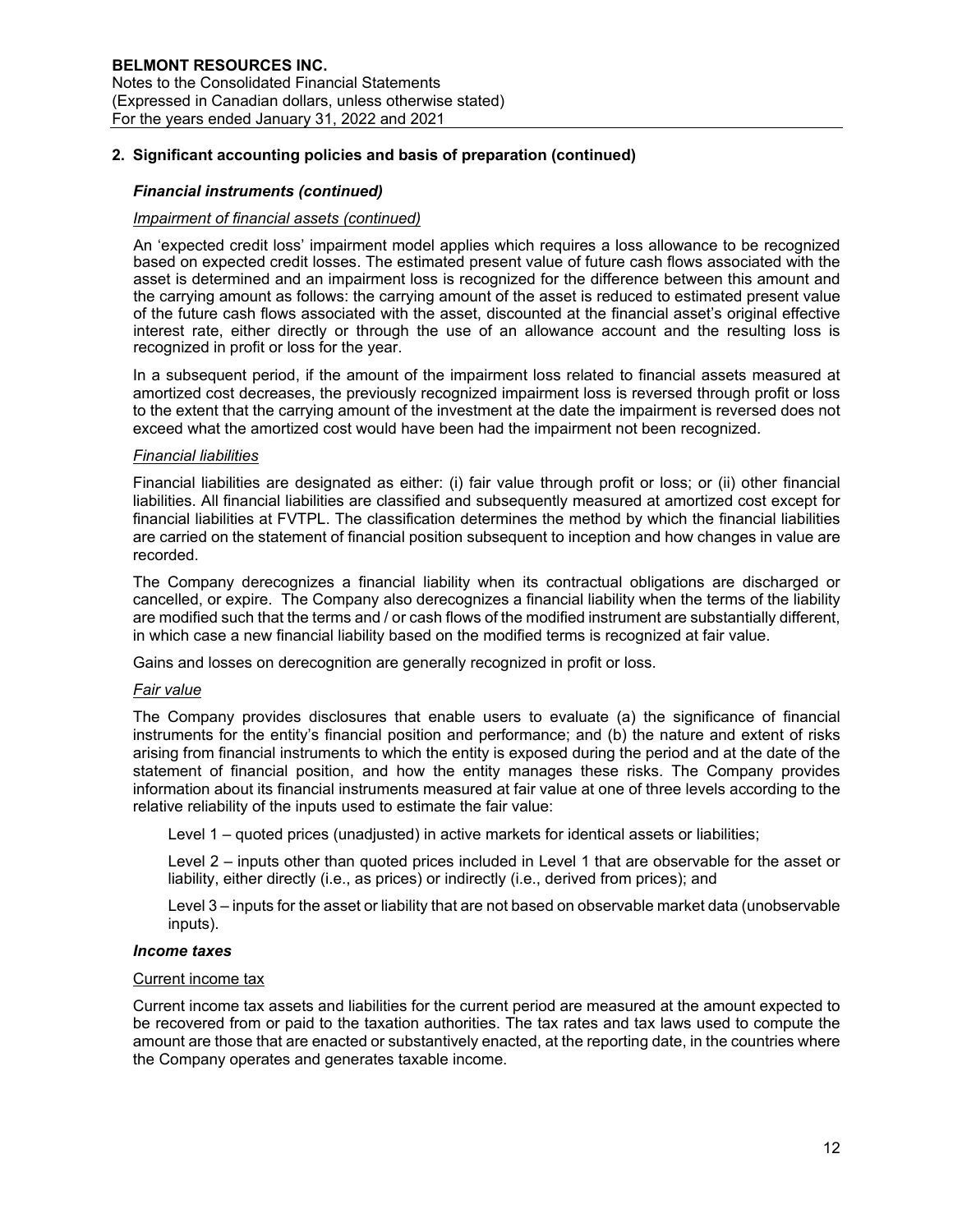### *Income taxes (continued)*

#### Deferred tax

Deferred tax is recognized on temporary differences at the reporting date arising between the tax bases of assets and liabilities and their carrying amounts for financial reporting purposes.

The carrying amount of deferred tax assets is reviewed at the end of each reporting period and recognized only to the extent that it is probable that sufficient taxable profit will be available to allow all or part of the deferred tax asset to be utilized.

Deferred tax assets and liabilities are measured at the tax rates that are expected to apply to the year when the asset is realized or the liability is settled, based on tax rates (and tax laws) that have been enacted or substantively enacted by the end of the reporting period.

Deferred tax assets and deferred tax liabilities are offset, if a legally enforceable right exists to set off current tax assets against current income tax liabilities and the deferred income taxes relate to the same taxable entity and the same taxation authority.

#### *Flow-through shares*

The Company has adopted a policy whereby proceeds from issuance of flow-through shares are allocated between the offering of shares and the sale of tax benefits based on the premium that the investor pays for the shares. A liability is recognized for this difference and is extinguished by crediting other income when the Company has made the required expenditures and there is a reasonable expectation of the renunciation of these expenditures to the tax authorities

### *Equipment*

Equipment is stated at historical cost less accumulated depreciation and impairment charges.

Amortization is calculated at the following annual rates, on the declining balance basis unless otherwise stated:

| Computer equipment    | 30%                   |
|-----------------------|-----------------------|
| Office equipment      | <b>20%</b>            |
| Exploration equipment | 30%                   |
| <b>Building</b>       | 10 year straight-line |

One-half the normal rate is recorded in the year of acquisition.

The Company's equipment is reviewed for an indication of impairment at the end of each reporting period. If an indication of impairment exists, the asset's recoverable amount is estimated. Impairment losses are recognized in profit or loss. An impairment loss is reversed if there is an indication that there has been a change in the estimates used to determine the recoverable amount. An impairment loss is reversed only to the extent that the asset's carrying amount does not exceed the carrying amount that would have been determined, net of depreciation, if no impairment loss had been recognized.

The cost of replacing part of a piece of equipment is recognized in the carrying amount of the equipment if it is probable that the future economic benefits embodied within the part will flow to the Company and its cost can be measured reliably. The carrying amount of the replaced part is derecognized. The costs of the day-to-day servicing of the equipment are recognized in profit or loss as incurred.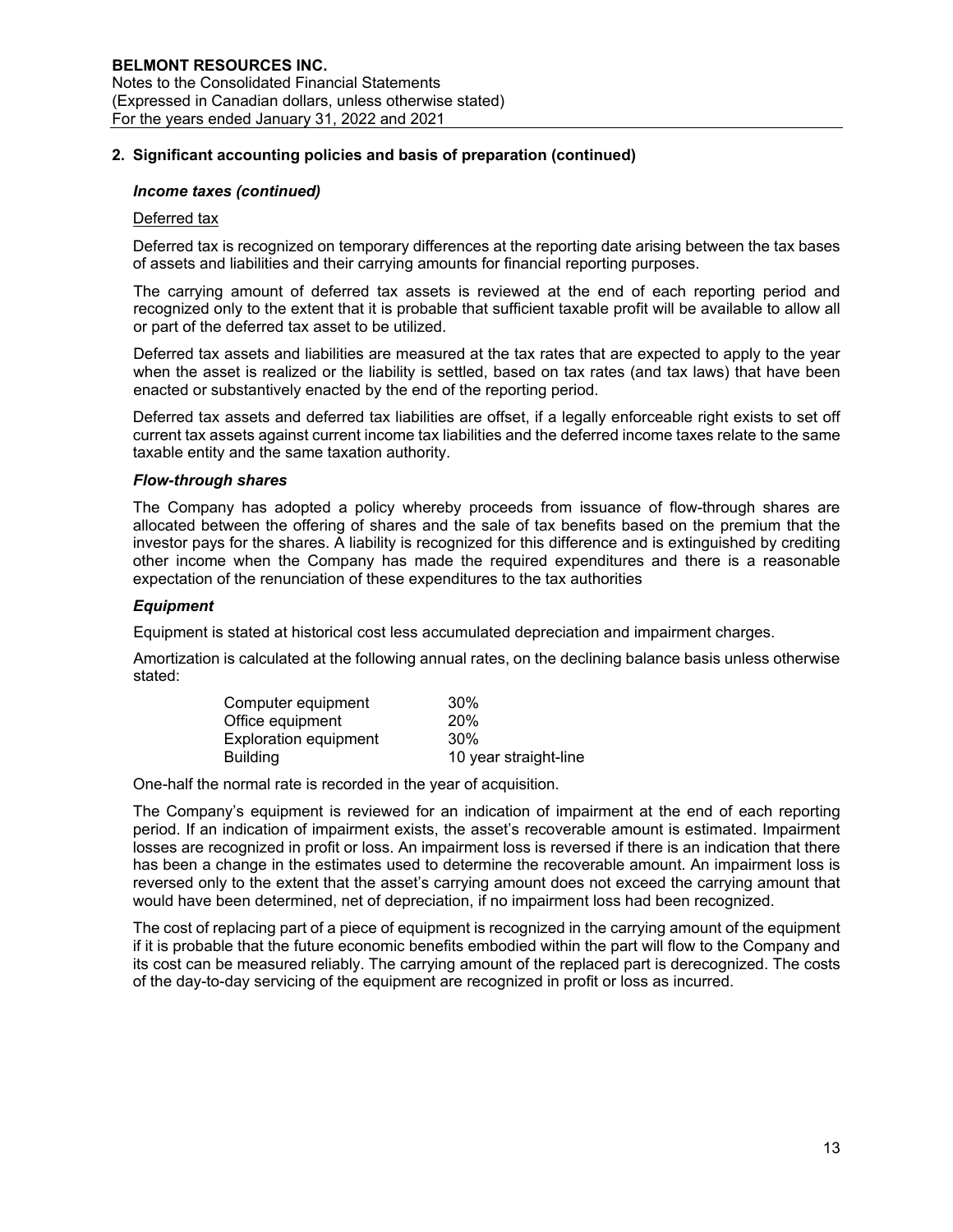### *Foreign currency translation*

The consolidated financial statements of the Company are prepared in the currency of the primary economic environment in which the Company operates (its functional currency). The functional and presentation currency of the Company is the Canadian dollar.

In preparing the financial statements, transaction in currencies other than the Company's functional currency are recorded at the rates of exchange prevailing at the dates of the transactions. At each reporting date, necessary items denominated in foreign currencies are retranslated at the reporting date. Non-monetary items that are measured in terms of historical cost in a foreign currency are not retranslated. Exchange differences are recognized in profit or loss in the period in which they arise.

#### **Share capital**

Financial instruments issued by the Company are classified as equity only to the extent that they do not meet the definition of a financial liability or financial asset. The Company's common shares and share purchase warrants are classified as equity instruments. The proceeds from the issue of units are allocated between common shares and share purchase warrants on a residual value basis, wherein the fair value of the common shares is based on the market trading price on the date the units are issued and the balance, if any, is allocated to the attached warrants. Share issue costs are recorded against share proceeds, net of any tax impact. Transaction costs directly attributable to derivative instruments are charged to operations as a finance cost.

#### **Reserves**

Equity reserves record items recognized as share-based compensation until such time that the stock options are exercised, at which time the corresponding amount will be transferred to share capital.

#### *Loss per share*

Basic loss per share is computed by dividing net loss available to common shareholders by the weighted average number of outstanding common shares for the period. In computing diluted earnings per share, an adjustment is made for the dilutive effect of the exercise of stock options and warrants. The number of additional shares is calculated by assuming that outstanding stock options and warrants are exercised and that the proceeds from such exercises were used to acquire common shares at the average market price during the reporting periods. In periods where a net loss is reported, outstanding options and warrants are excluded from the calculation of diluted loss per share, as they are anti-dilutive. Diluted loss per share is equal to the basic loss per share as net losses were reported during the periods presented.

### **Government grant**

A government grant is recognized when there is reasonable assurance it will be received, and all related conditions will be complied with. The Company recognizes government grants in profit or loss on a systematic basis and in line with its recognition of the expenses that the grants are intended to compensate. The Company carefully determines whether the grant compensates expenses already incurred or future costs.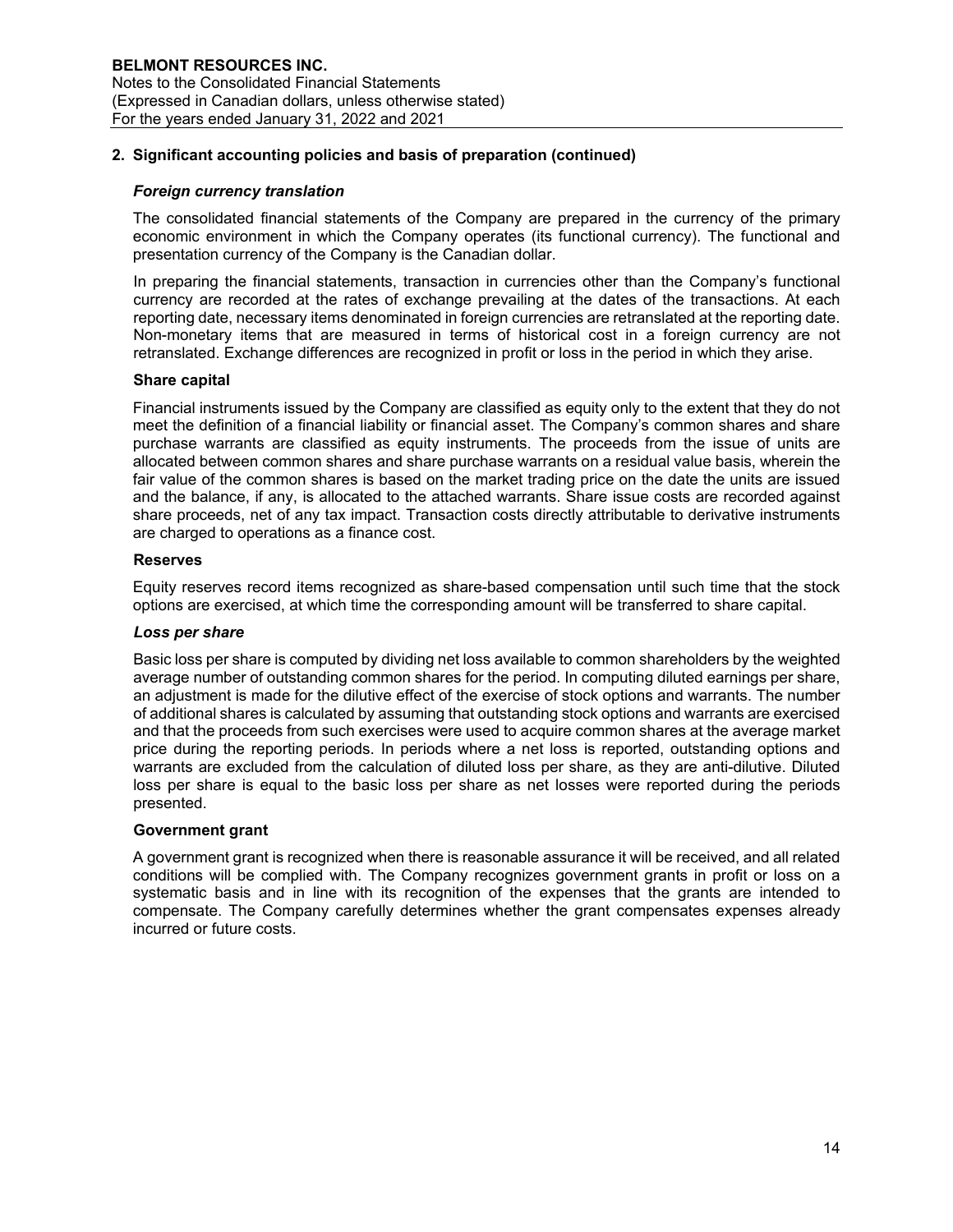#### *Leases*

At inception of a contract, management assess whether a contract is, or contains, a lease. A contract is, or contains, a lease if the contract conveys the right to control the use of an identified asset for a period of time in exchange for consideration.

As a lessee, the Company recognizes a right-of-use asset, and a lease liability at the commencement date of a lease. The right-of-use asset is initially measured at cost, which is comprised of the initial amount of the lease liability adjusted for any payments made at or before the commencement date, plus any decommissioning and restoration costs, less any lease incentives received. The right-of-use asset is subsequently depreciated from the commencement date to the earlier of the end of the lease term, or the end of the useful life of the asset. In addition, the right-of-use asset may be reduced due to impairment losses, if any, and adjusted for certain measurements of the lease liability.

A lease liability is initially measured at the present value of the lease payments that are not paid at the commencement date, discounted by the interest rate implicit in the lease, or if that rate cannot be readily determined, the incremental borrowing rate.

The lease liability is measured at amortized cost using the effective interest method. It is remeasured when there is a change in future lease payments arising from a change in an index or rate, or if there is a change in our estimate or assessment of the expected amount payable under a residual value guarantee, purchase, extension or termination option. Variable lease payments not included in the initial measurement of the lease liability are charged directly to profit.

During the year ended January 31, 2022, the Company has applied the exemption and did not recognize right-of-use assets and lease liabilities for its short-term leases that have a lease term of 12 months or less and leases of low-value assets. The lease payments associated with these leases are charged directly to profit on a straight-line basis over the lease term.

### **Accounting standards issued but not yet effective**

The accounting standards or amendments to existing accounting standards that have been issued but have future effective dates are either not applicable or are not expected to have a significant impact on the Company's consolidated financial statements.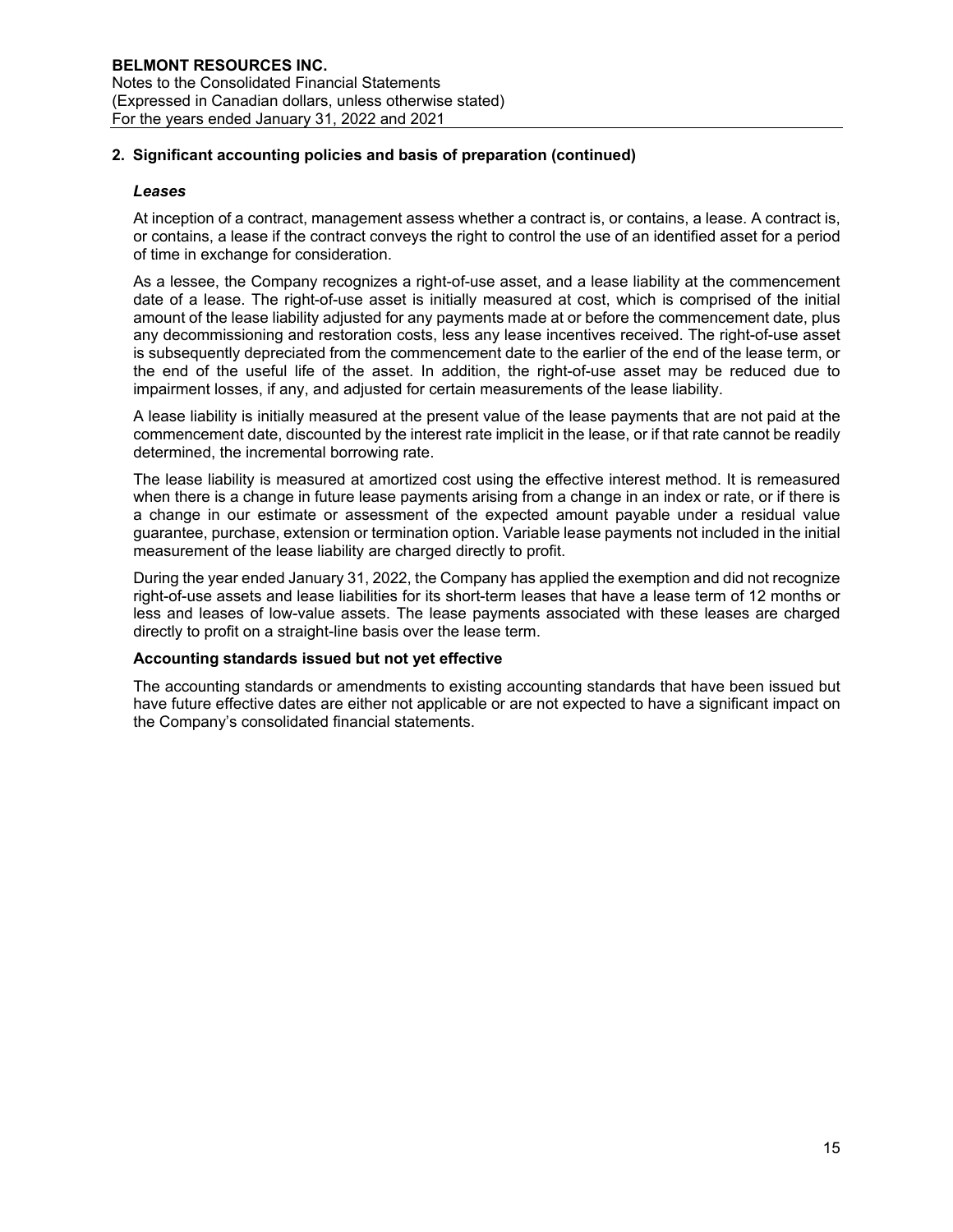Notes to the Consolidated Financial Statements (Expressed in Canadian dollars, unless otherwise stated) For the years ended January 31, 2022 and 2021

# **3. Marketable securities**

|                      | <b>January 31, 2022</b> |           | <b>January 31, 2021</b> |       |
|----------------------|-------------------------|-----------|-------------------------|-------|
| Balance, beginning   | \$                      | 3.985     | S                       | 2,163 |
| Addition (Note 5)    |                         | 260,000   |                         |       |
| Disposal             |                         | (117)     |                         | -     |
| Change in fair value |                         | (24, 248) |                         | 1,822 |
| Balance, ending      | S                       | 239,560   |                         | 3,985 |

# **4. Property and equipment**

|                        | Computer         | <b>Office</b>    | <b>Exploration</b> |                  |    |                 |    |           |  |  |
|------------------------|------------------|------------------|--------------------|------------------|----|-----------------|----|-----------|--|--|
|                        | <b>Equipment</b> | <b>Equipment</b> |                    | <b>Equipment</b> |    | <b>Building</b> |    | Total     |  |  |
| Cost:                  |                  |                  |                    |                  |    |                 |    |           |  |  |
| At January 31, 2020    | \$<br>4,054      | \$<br>18,681     | \$                 | 27,309           | \$ | 27,507          | \$ | 77,551    |  |  |
| Disposals              |                  | (1,365)          |                    |                  |    |                 |    | (1, 365)  |  |  |
| At January 31, 2021    | 4,054            | 17,316           |                    | 27,309           |    | 27,507          |    | 76,186    |  |  |
| Additions              | 1,426            |                  |                    |                  |    |                 |    | 1,426     |  |  |
| Disposals              | (4,054)          | (15, 412)        |                    |                  |    |                 |    | (19, 466) |  |  |
| At January 31, 2022    | \$<br>1,426      | \$<br>1,904      | \$                 | 27,309           | \$ | 27,507          | \$ | 58,146    |  |  |
|                        |                  |                  |                    |                  |    |                 |    |           |  |  |
| Depreciation:          |                  |                  |                    |                  |    |                 |    |           |  |  |
| At January 31, 2020    | \$<br>3,811      | \$<br>18,286     | \$                 | 26,920           | \$ | 8,252           | \$ | 57,269    |  |  |
| Charge for the period  | 72               | 68               |                    | 116              |    | 2,754           |    | 3,010     |  |  |
| Eliminated on disposal |                  | (1,200)          |                    |                  |    |                 |    | (1,200)   |  |  |
| At January 31, 2021    | 3,883            | 17,154           |                    | 27,036           |    | 11,006          |    | 59,079    |  |  |
| Charge for the period  | 213              | 7                |                    | 83               |    | 2,752           |    | 3,055     |  |  |
| Eliminated on disposal | (3,883)          | (15, 298)        |                    |                  |    |                 |    | (19, 181) |  |  |
| At January 31, 2022    | \$<br>213        | \$<br>1,863      | \$                 | 27,119           | \$ | 13,758          | \$ | 42,953    |  |  |
|                        |                  |                  |                    |                  |    |                 |    |           |  |  |
| Net book value:        |                  |                  |                    |                  |    |                 |    |           |  |  |
| At January 31, 2021    | \$<br>171        | \$<br>162        | \$                 | 273              | \$ | 16,501          | \$ | 17,107    |  |  |
| At January 31, 2022    | \$<br>1,213      | \$<br>41         | \$                 | 190              | \$ | 13,749          | \$ | 15,193    |  |  |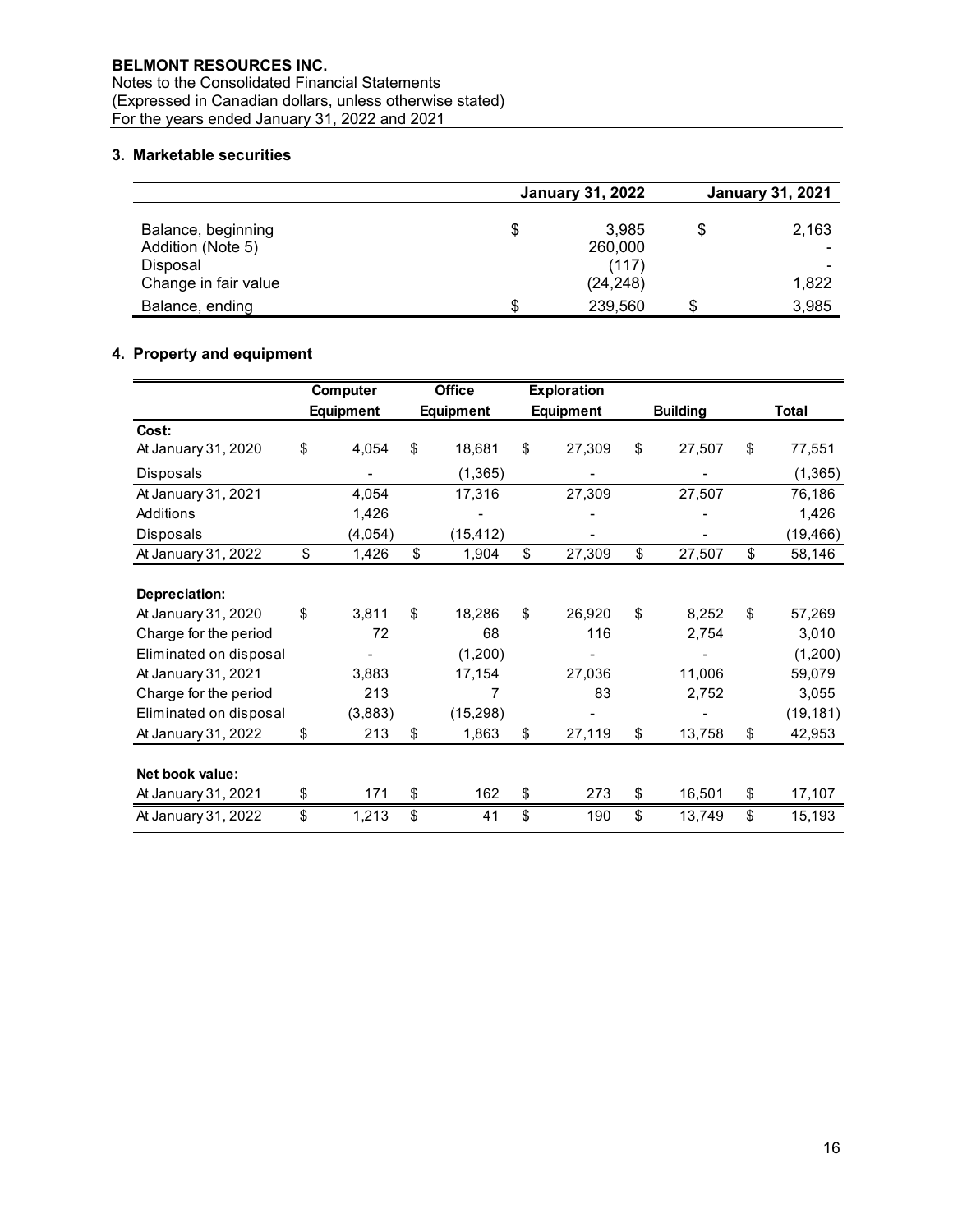Notes to the Consolidated Financial Statements (Expressed in Canadian dollars, unless otherwise stated) For the years ended January 31, 2022 and 2021

### **5. Exploration and evaluation assets**

|                                                               |                              | <b>USA</b>              |                          |                          |     |                          | Canada                         |    |                                                  |    |                                                      |                 |
|---------------------------------------------------------------|------------------------------|-------------------------|--------------------------|--------------------------|-----|--------------------------|--------------------------------|----|--------------------------------------------------|----|------------------------------------------------------|-----------------|
|                                                               | Kibby Basin<br><b>Nevada</b> | Lone Star<br>Washington |                          | Pathfinder<br><b>BC</b>  |     | Athelstan<br>Group<br>BC | Come by<br>Chance<br><b>BC</b> |    | Pride of the<br>West/<br><b>Black Bear</b><br>BC |    | Crackingstone<br><b>River</b><br><b>Saskatchewan</b> | Total           |
| Property acquisition costs                                    |                              |                         |                          |                          |     |                          |                                |    |                                                  |    |                                                      |                 |
| Balance, January 31, 2021                                     | \$<br>362,129 \$             |                         |                          | \$<br>103,893            | -\$ | 57,064                   | \$<br>12,500                   | \$ | 71,500                                           | \$ |                                                      | \$<br>607,086   |
| Additions:                                                    |                              |                         |                          |                          |     |                          |                                |    |                                                  |    |                                                      |                 |
| Cash payments                                                 |                              |                         | 31,750                   |                          |     | 31,710                   |                                |    |                                                  |    |                                                      | 63,460          |
| Claim fees and staking costs                                  | 78,452                       |                         |                          |                          |     |                          |                                |    |                                                  |    |                                                      | 78,452          |
| Payments with common shares                                   | $\overline{\phantom{a}}$     |                         | 30,000                   | $\overline{\phantom{a}}$ |     | 44,437                   | 13,000                         |    |                                                  |    | $\overline{\phantom{a}}$                             | 87,437          |
| Balance, January 31, 2022                                     | 440,581                      |                         | 61,750                   | 103.893                  |     | 133,211                  | 25,500                         |    | 71.500                                           |    | $\blacksquare$                                       | 836,435         |
| <b>Exploration and evaluation costs</b>                       |                              |                         |                          |                          |     |                          |                                |    |                                                  |    |                                                      |                 |
| Balance, January 31, 2021                                     | 718,261                      |                         |                          | 12,321                   |     | 140,786                  | 34,132                         |    | 25                                               |    |                                                      | 905,525         |
| Costs incurred during year:                                   |                              |                         |                          |                          |     |                          |                                |    |                                                  |    |                                                      |                 |
| Assays and testing                                            | $\overline{\phantom{a}}$     |                         |                          |                          |     | 43,624                   | 2,801                          |    |                                                  |    |                                                      | 46,425          |
| Drilling                                                      |                              |                         |                          |                          |     | 297,758                  | $\sim$                         |    |                                                  |    |                                                      | 297,758         |
| Geological consulting                                         | 3,049                        |                         |                          |                          |     | 22,335                   | 7,528                          |    |                                                  |    |                                                      | 32,912          |
| Magnetic survey                                               |                              |                         |                          |                          |     | $\sim$                   | 64,010                         |    |                                                  |    |                                                      | 64,010          |
| Camp office and accommodation                                 | 511                          |                         |                          |                          |     | 7,879                    | 2,230                          |    |                                                  |    |                                                      | 10,620          |
| Licenses, fees, and taxes                                     |                              |                         |                          |                          |     | 297                      |                                |    | 2,000                                            |    |                                                      | 2,297           |
| Reports and adminisration                                     | $\overline{\phantom{a}}$     |                         | $\overline{\phantom{a}}$ | $\blacksquare$           |     | $\blacksquare$           | 3,000                          |    | $\blacksquare$                                   |    | $\qquad \qquad \blacksquare$                         | 3,000           |
|                                                               | 3,560                        |                         | $\blacksquare$           | $\blacksquare$           |     | 371,893                  | 79,569                         |    | 2,000                                            |    | $\blacksquare$                                       | 457,022         |
| Other items                                                   |                              |                         |                          |                          |     |                          |                                |    |                                                  |    |                                                      |                 |
| Option payments received in cash                              | (100,000)                    |                         | (100,000)                | (5,000)                  |     |                          |                                |    |                                                  |    | (10,000)                                             | (215,000)       |
| Option payments received in marketable<br>securities (Note 3) | (130,000)                    |                         | (130,000)                |                          |     |                          |                                |    |                                                  |    |                                                      | (260,000)       |
| Finder's fee paid in common shares                            | 15,000                       |                         | 15,000                   |                          |     |                          |                                |    |                                                  |    |                                                      | 30,000          |
| Excess recovery reclassified to other income                  |                              |                         | 153,250                  |                          |     |                          |                                |    |                                                  |    | 10,000                                               | 163,250         |
|                                                               | (215,000)                    |                         | (61, 750)                | (5,000)                  |     | L,                       |                                |    |                                                  |    | $\blacksquare$                                       | (281, 750)      |
| Balance, January 31, 2022                                     | 506,821                      |                         | (61, 750)                | 7,321                    |     | 512,679                  | 113,701                        |    | 2,025                                            |    | $\mathbf{r}$                                         | 1,080,797       |
| Total                                                         | \$<br>947,402 \$             |                         | $\blacksquare$           | \$<br>111,214            | -\$ | 645,890                  | \$<br>139,201                  | \$ | 73,525 \$                                        |    | $\blacksquare$                                       | \$<br>1,917,232 |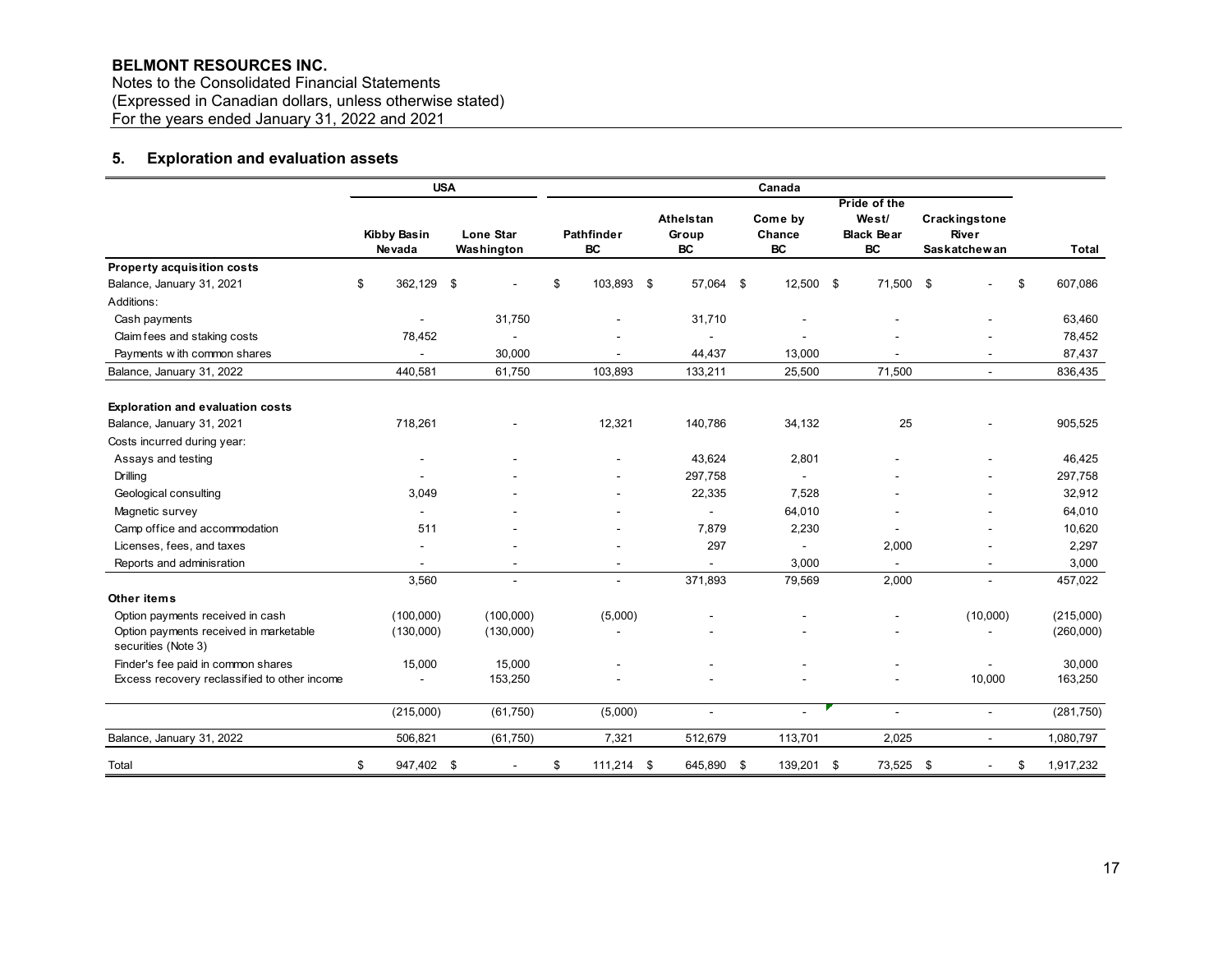Notes to the Consolidated Financial Statements (Expressed in Canadian dollars, unless otherwise stated) For the years ended January 31, 2022 and 2021

### **5. Exploration and evaluation assets (continued)**

|                                         | <b>USA</b>               |                         | Canada                   |    |                         |                                                  |      |           |
|-----------------------------------------|--------------------------|-------------------------|--------------------------|----|-------------------------|--------------------------------------------------|------|-----------|
|                                         | Kibby Basin<br>Ne vada   | <b>Pathfinder</b><br>BC | Athelstan<br>Group<br>BC |    | Come by<br>Chance<br>BC | Pride of the<br>West/<br><b>Black Bear</b><br>BC |      | Total     |
| Property acquisition costs              |                          |                         |                          |    |                         |                                                  |      |           |
| Balance, January 31, 2020               | \$<br>333,209            | \$<br>102,449           | \$<br>23,183 \$          |    |                         | \$<br>6,500                                      | - \$ | 465,342   |
| <b>Additions</b>                        |                          |                         |                          |    |                         |                                                  |      |           |
| Cash payments                           | $\overline{\phantom{0}}$ |                         | $\overline{\phantom{a}}$ |    | 7,500                   |                                                  |      | 7,500     |
| Claim fees and staking costs            | 28,919                   |                         | 781                      |    |                         |                                                  |      | 29,700    |
| Payments with common shares             |                          |                         | 33,100                   |    | 5,000                   | 65,000                                           |      | 103,100   |
| Payments with issuance of units         |                          | 1,444                   |                          |    | $\overline{a}$          |                                                  |      | 1,444     |
| Balance, January 31, 2021               | 362,128                  | 103,893                 | 57,064                   |    | 12,500                  | 71,500                                           |      | 607,086   |
| <b>Exploration and evaluation costs</b> |                          |                         |                          |    |                         |                                                  |      |           |
| Balance, January 31, 2020               | 718,261                  | 12,241                  |                          |    |                         |                                                  |      | 730,502   |
| Costs incurred during year:             |                          |                         |                          |    |                         |                                                  |      |           |
| Drilling                                |                          |                         | 36,400                   |    |                         |                                                  |      | 36,400    |
| Geological consulting                   |                          |                         | 28,483                   |    |                         |                                                  |      | 28,483    |
| Magnetic survey                         |                          |                         | 71,956                   |    | 28,132                  |                                                  |      | 100,088   |
| Camp office and accommodation           |                          | 80                      | 1,806                    |    |                         |                                                  |      | 1,886     |
| Licenses, fees, and taxes               |                          |                         | 162                      |    |                         | 25                                               |      | 187       |
| Reports and adminisration               |                          |                         | 1,979                    |    | 6,000                   |                                                  |      | 7,979     |
| Balance, January 31, 2021               | 718,261                  | 12,321                  | 140,786                  |    | 34,132                  | 25                                               |      | 905,525   |
| Total                                   | \$<br>1,080,389          | \$<br>116,214           | \$<br>197,850            | \$ | 46,632                  | \$<br>71,525                                     | \$   | 1,512,611 |

### a) Kibby Basin Property

On March 29, 2016, the Company entered into a property purchase agreement with Zimtu Capital Corp. ("Zimtu") to acquire 100% interest of the Kibby Basin Property, comprised of 16 mineral claims located in the north of Clayton Valley, Nevada, USA. Pursuant to the agreement, the Company paid a sum of \$25,000 and issued 1,000,000 common shares to Zimtu for the acquisition.

The property is subject to a 1.5% net smelter returns ("NSR") of which the Company has the right to purchase half of the NSR from Zimtu at any time for \$1,000,000. As at January 31, 2022, a reclamation bond of \$65,454 (January 31, 2021 - \$65,454) was held in trust for the Company at the Bureau of Land Management.

On November 1, 2021, the Company entered into an Earn-In Agreement with Marquee Resources Limited ("Marquee"), whereby Marquee would earn up to an 80% interest in the property. Pursuant to the agreement, Marque can earn the following interest in Kibby Basin Property by:

- a) paying \$100,000 in cash to the Company (received) and issuing 1,000,000 shares of Marquee to the Company (received) to earn a 10% interest in the property;
- b) issuing 1,000,000 shares of Marquee to the Company and expending \$1,000,000 on the property within 6 months from the date of the agreement to earn an additional 41% interest in the property; and
- c) issuing 1,000,000 shares of Marquee to the Company and expending \$1,500,000 on the property within 15 months from the date of the agreement to earn a further 29% interest in the property.

A finder's fee of 250,000 common shares valued at \$15,000 was paid to a consultant in connection with the agreement.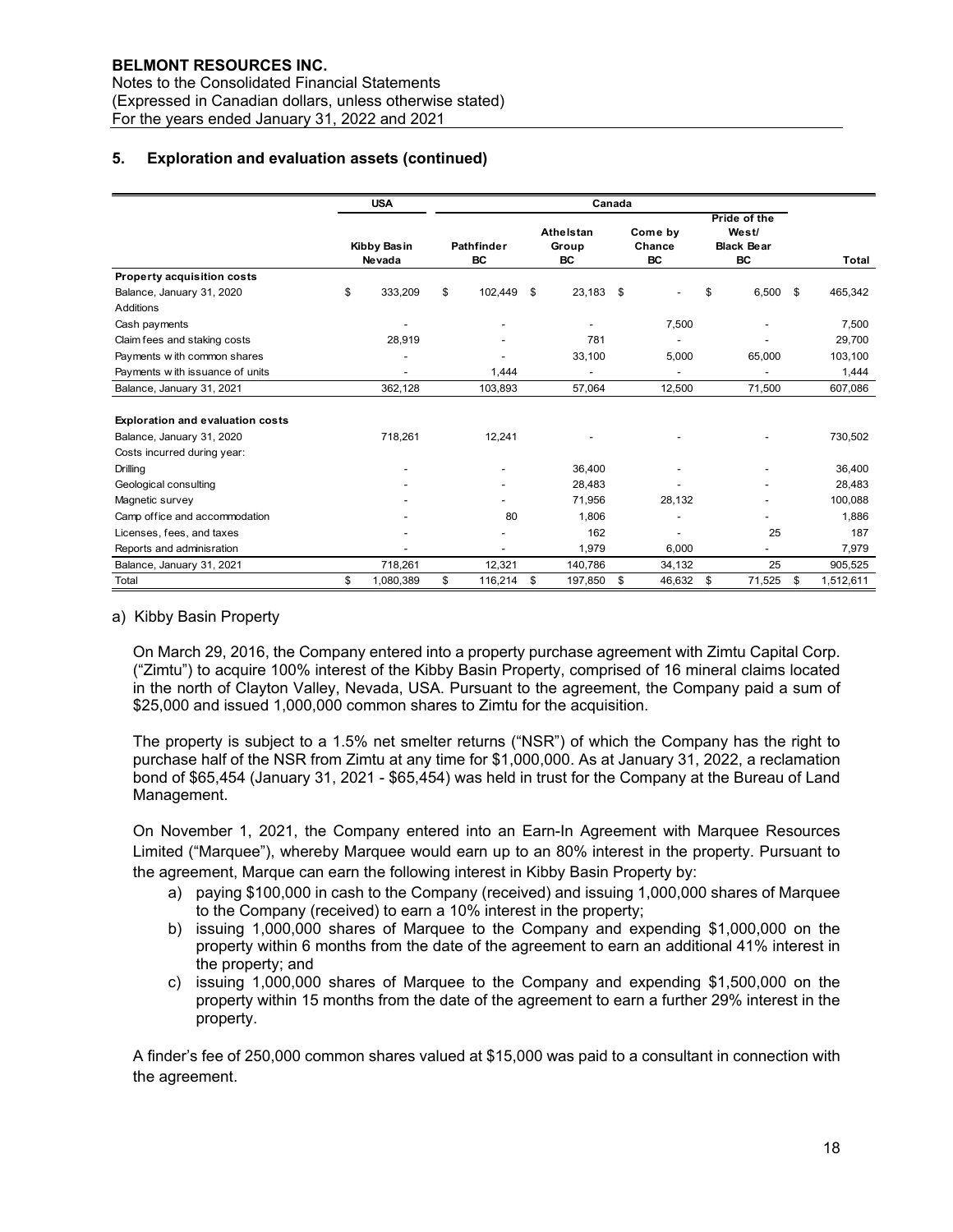### **5. Exploration and evaluation assets (continued)**

b) Lone Star Property

On July 26, 2021, the Company entered into a Share Purchase Agreement with Advanced Mineral Technology Inc. ("Advanced"), whose wholly-owned subsidiary BGP Resources Inc. ("BGP") holds 100% interest in the mineral right associated with the Lone Star properties (the "Lone Star Property"). Pursuant to the agreement, the Company has the right to purchase 100% of the issued and common shares of BGP by:

- a) paying USD\$25,000 in cash (*paid*, equivalent to \$31,750) and issuing 500,000 common shares of the Company to Advanced *(issued)* upon the acceptance of the agreement by the Exchange;
- b) paying USD\$75,000 in cash and issuing another 500,000 common shares of the Company to Advanced upon the first anniversary from the agreement date.

The Lone Star Property is subject to an underlying 2.5% NSR owned by a third party.

On November 1, 2021 the Company entered into an Earn-In Agreement with Marquee whereby Marquee would earn up to an 80% interest in the Lone Star Property. Pursuant to the agreement, Marque can earn the following interest in the property by:

- a) completing the following payments to earn a 10% interest in the property:
	- (i) paying \$100,000 in cash to the Company *(received)*;
	- (ii) issuing 1,000,000 shares of Marquee to the Company *(received)*;
	- (iii) transferring USD\$75,000 in cash to the Company to be applied solely towards the cash payment to Advanced to complete the acquisition of BGP *(received and recorded as other payable (Note 6))*;
	- (iv) transferring USD\$130,000 in cash to the Company to be applied solely towards payments to the original land owners of the Lone Star Property to complete the transfer of ownership of land title *(received and recorded as other payable (Note 6))*;
- b) transferring \$50,000 in cash to the Company and expending \$550,000 on the property within 6 months from the date of the agreement to earn an additional 20% interest in the property;
- c) transferring \$50,000 in cash to the Company, issuing additional 1,000,000 shares of Marquee to the Company and expending further \$1,000,000 on the property within 15 months from the date of the agreement to earn an additional 20% interest in the property; and
- d) transferring \$50,000 in cash to the Company, issuing additional 1,000,000 shares of Marquee to the Company and expending further \$1,000,000 on the property within two years from the date of the agreement to earn a further 30% interest in the property.

A finder's fee of 250,000 common shares valued at \$15,000 was paid to a consultant in connection with the agreement.

c) Pathfinder Property

On March 27, 2019 the Company entered into an acquisition agreement with David Heyman and Clive Brookes (the "Vendors") to acquire 253.34 hectares of mineral claims which is part of the former Pathfinder Property located in southern British Columbia, approximately 18 km north of Grand Forks in the Greenwood Mining Division.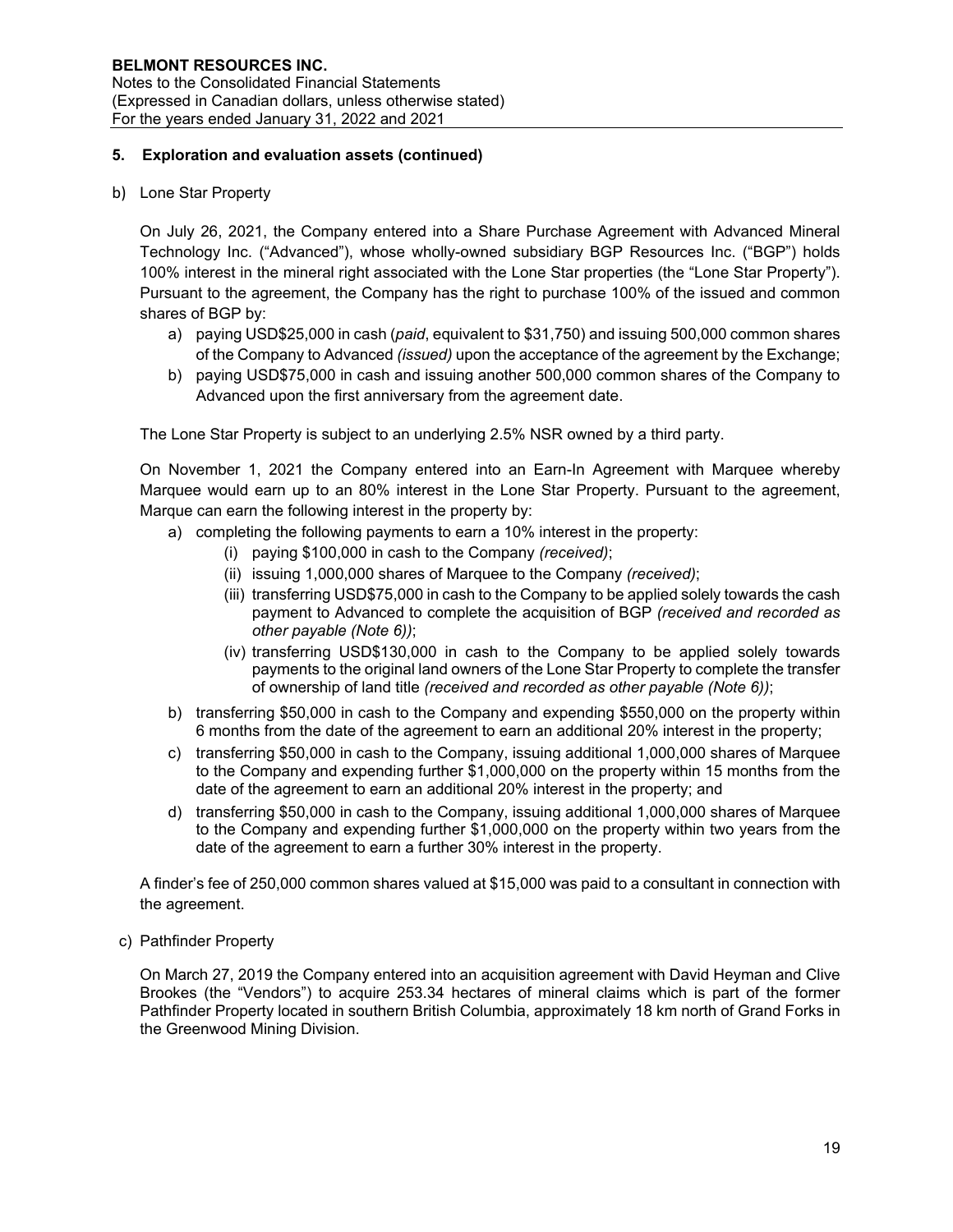### **BELMONT RESOURCES INC.**  Notes to the Consolidated Financial Statements (Expressed in Canadian dollars, unless otherwise stated) For the years ended January 31, 2022 and 2021

### **5. Exploration and evaluation assets (continued)**

c) Pathfinder Property (continued)

Pursuant to the acquisition agreement, the Company has made the following payments to the Vendors:

- (a) \$25,000 in cash (\$12,500 to each vendor) *(paid)* on the date of the agreement;
- (b) total 187,500 common shares and 187,500 warrants of the Company (93,750 common shares and 93,750 transferable warrants to each vendor) exercisable at a price of \$0.80 per share for a period of two years from the approval date as follows:
	- (i) issuing 156,250 common shares and 156,250 warrants (78,125 shares and 78,125 warrants to each vendor) on the approval date *(issued)*; and
	- (ii) 31,250 common shares and 31,250 warrants (15,625 shares and 15,625 warrants to each vendor) on the one year anniversary of the date of the agreement *(issued)*.

In addition, the property is subject to a 1.5% NSR is payable to the Vendor, at 0.75% to each Vendor. The Company may acquire one-half of the NSR for \$1,000,000 upon commencement of commercial production on the property.

On August 26, 2021 the Company entered into an option agreement with Highrock Resources Ltd. ("Highrock"), a related mineral exploration company with common directors and a common senior officer, to earn up to a 75% interest in the Pathfinder property. Pursuant to the agreement, Highrock had the right and option to acquire a 51% interest in the property by completing:

- (a) the payment of \$5,000 in cash upon the execution of the agreement *(received)*; and
- (b) the issuance of 100,000 shares of Highrock to the Company upon the execution of the agreement *(received)*.

Further, Highrock has the right and option to acquire a further 24% in the property by:

- (a) paying \$10,000 in cash to the Company on the first anniversary from the date of the agreement;
- (b) issuing 100,000 shares of Highrock to the Company on or before six months from the date of the initial listing of the Highrock shares on the Canadian Securities Exchange;
- (c) expend \$75,000 *(completed)* on the property on or before the first anniversary from the date of the agreement; and
- (d) expend \$125,000 on the property on or before first anniversary from the initial listing of the Highrock shares.
- d) Athelstan Group Property

On October 29, 2019 the Company entered into an acquisition agreement with David Heyman, Clive Brookes and Zimtu Capital Corp. (the "Vendors") to acquire two mineral claims containing 127 hectares of mineral claims known as the Glenora and Bay Horse claims located in southern British Columbia in the Greenwood Mining Division.

Pursuant to the agreement, the Company agree to acquire the 100% interest in the property by:

- (a) issuing 420,000 units of the Company to the Vendors *(issued)*. Each unit is composed of one common share and one transferable warrant exercisable at a price of \$0.08 per share until May 14, 2021, subject to an accelerated exercise clause; and
- (b) issuing 420,000 common shares of the Company to the Vendors on the one-year anniversary of the date of the agreement *(issued)*.

In addition, the property is subject to a 1.5% NSR is payable to the Vendors. The Company may acquire one-half of the NSR for \$500,000 within five years from the commencement of commercial production on the property.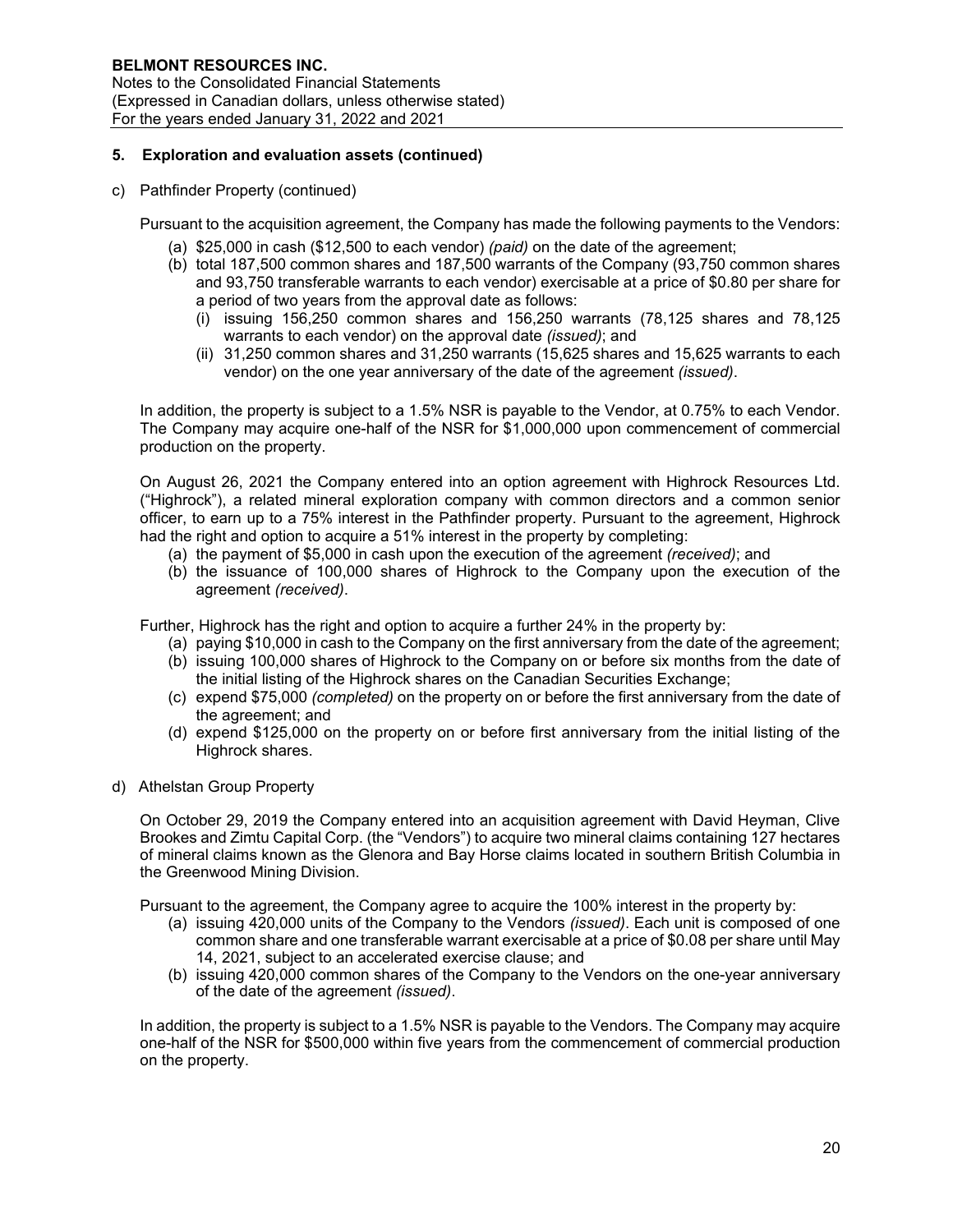### **5. Exploration and evaluation assets (continued)**

d) Athelstan Group Property (continued)

On May 7, 2020 the Company entered into a property acquisition agreement to acquire a 100% interest in the Crown mineral grant claims known as the Athelstan-Jackpot located in the Greenwood Mining Division in southern British Columbia. Pursuant to the agreement, the Company agreed to pay the following considerations:

- (a) 200,000 common shares of the Company upon Exchange approval *(issued)*;
- (b) 200,000 additional common shares on the one year anniversary of the agreement date *(issued)*;
- (c) USD\$50,000 cash payment on the one year anniversary of the agreement date. The Company had the option to issue common shares for half of the cash payment (USD\$25,000) *(paid and issued)*;

In addition, the property is subject to a 2% NSR is payable to the vendor. The Company may acquire one-half of the NSR for USD\$500,000 within five years from the commencement of commercial production on the property.

In November 2020, the Company remitted a \$14,000 bond to the Government of British Columbia to acquire a Mines Act Permit which is valid until November 26, 2025.

e) Come by Chance Property

On May 27, 2020, the Company entered into a property acquisition agreement to acquire 21 mineral claims and 15 reverted claims containing 527 hectares known as the Come by Chance located in the Greenwood Mining Division in southern British Columbia. Pursuant to the agreement, the Company agreed to make the following payments:

- (a) \$7,500 in cash *(paid)*;
- (b) issuing 100,000 common shares of the Company upon the Exchange approval *(issued)*;
- (c) 200,000 additional common shares of the Company on the one-year anniversary of the date of the agreement *(issued)*; and
- (d) 200,000 additional common shares of the Company on the two-year anniversary of the date of the agreement.

In January 2022, the Company remitted a \$18,500 bond to the Government of British Columbia to acquire a Mines Act Permit, which was subsequently issued in February 2022.

f) Pride of the West and Black Bear Claims

On November 21, 2019, the Company entered into a property acquisition agreement with a director of the Company to acquire a Crown mineral grant claim containing 20 hectares known as the Pride of the West Fraction located in the Greenwood Mining Division in southern British Columbia. Pursuant to the agreement, the Company agreed to make the following payments:

- (a) issuing a total of 100,000 common shares upon the Exchange approval *(issued*); and
- (b) paying \$25,000 in cash, which was amended to issuance of 500,000 common shares of the Company to the vendor *(issued)*.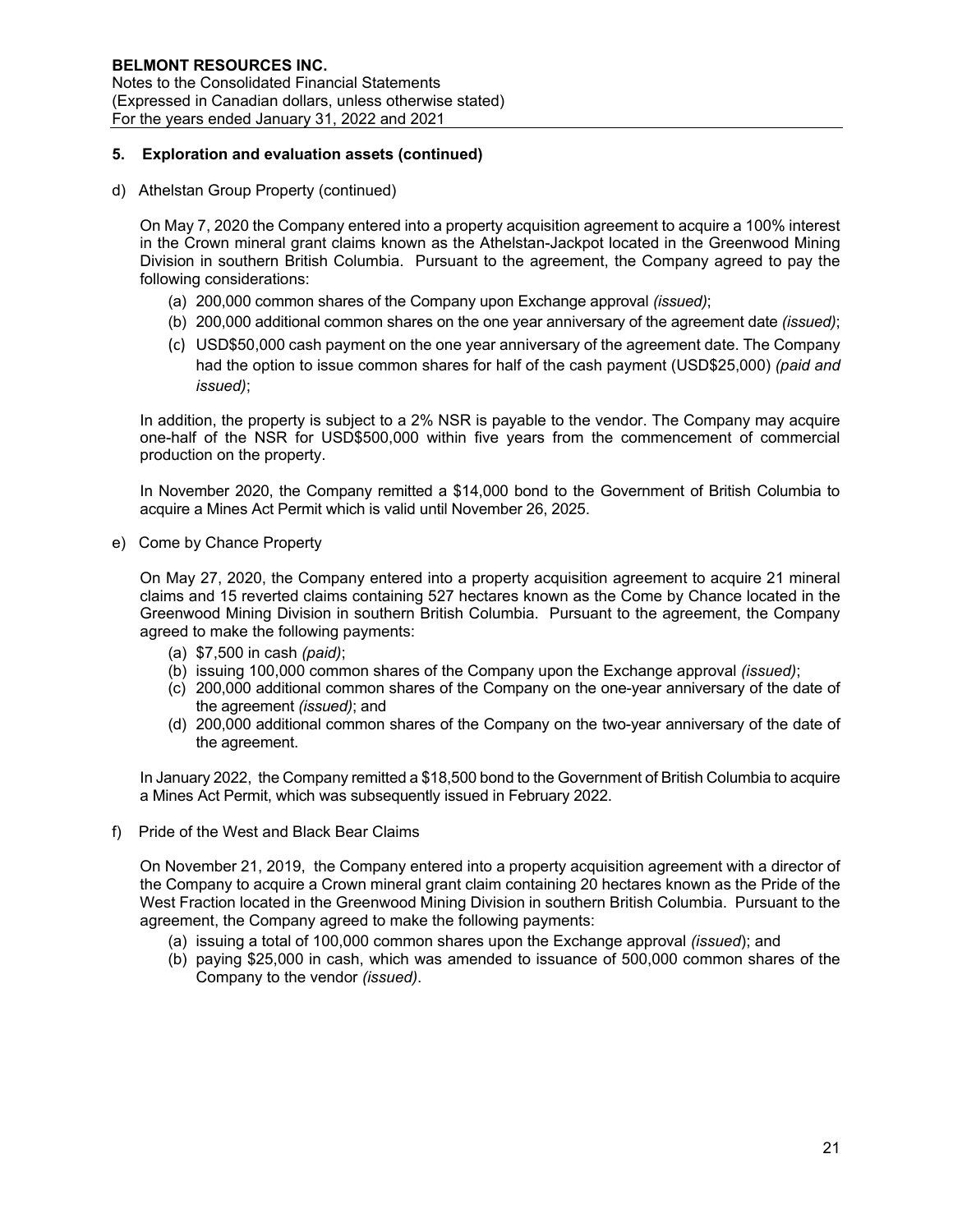### **5. Exploration and evaluation assets (continued)**

f) Pride of the West and Black Bear Claims (continued)

On November 30, 2019, the Company entered into a property acquisition agreement to acquire a reverted Crown mineral grant claim containing 250 hectares known as the Black Bear located in the Greenwood Mining Division in southern British Columbia. Pursuant to the agreement, the Company agreed to make the following payments:

- (a) issuing 100,000 common shares of the Company to the vendor upon the Exchange approval *(issued)*; and
- (b) paying \$25,000 in cash, which was amended to issuance of 500,000 common shares of the Company to the vendor *(issued)*.
- g) Crackingstone River Property

Pursuant to an agreement in April 2006, the Company acquired 50% interest in one mineral claim in the Northern Mining District, Crackingstone River Area, Saskatchewan. The other 50% interest was held by Marvel Discovery Corp. ("Marvel"), a company with common directors and officers.

On June 3, 2021, the Company entered into a debt settlement agreement with Marvel to settle the outstanding amount of \$131,733 that Marvel owed to the Company. Pursuant to the agreement, Marvel paid \$30,000 in cash and transferred its 50% interest in the Crackingstone River Property to the Company, subject to Marvel retaining its 1% NSR.

In December 2021, the Company received \$10,000 option payment in cash from XS Minerals Limited ("XS") in connection with the binding term sheet for XS to earn in an interest in the property. The binding term sheet was terminated in April 2022. The option payment received was recognized in other income for the year ended January 31, 2022.

### **6. Trade payables and accrued liabilities**

|                            | January 31,<br>2022 | January 31,<br>2021 |
|----------------------------|---------------------|---------------------|
| Trade payables             | 33.272              | 64.571              |
| Other payable (Note 5)     | 256,250             |                     |
| <b>Accrued liabilities</b> | 20,000              | 23,042              |
|                            | 309,522             | 87,613              |

### **7. Flow-through share premium liability**

|                                                    | January 31,<br>2022 | January 31,<br>2021 |
|----------------------------------------------------|---------------------|---------------------|
| Balance, beginning                                 | 91.013              |                     |
| Liability recognized on flow-through shares issued | 40.822              | 101,000             |
| Settlement of flow-through share liability         | (105, 230)          | (9,987)             |
| Balance, ending                                    | 26.605              | 91,013              |

In December 2020, the Company issued 5,050,000 flow-through units for gross proceeds of \$404,000. The units were issued at a premium to the market price in recognition of the tax benefits accruing to subscriber. The Company recognized a flow-through premium liability of \$101,000 in relation to this issuance.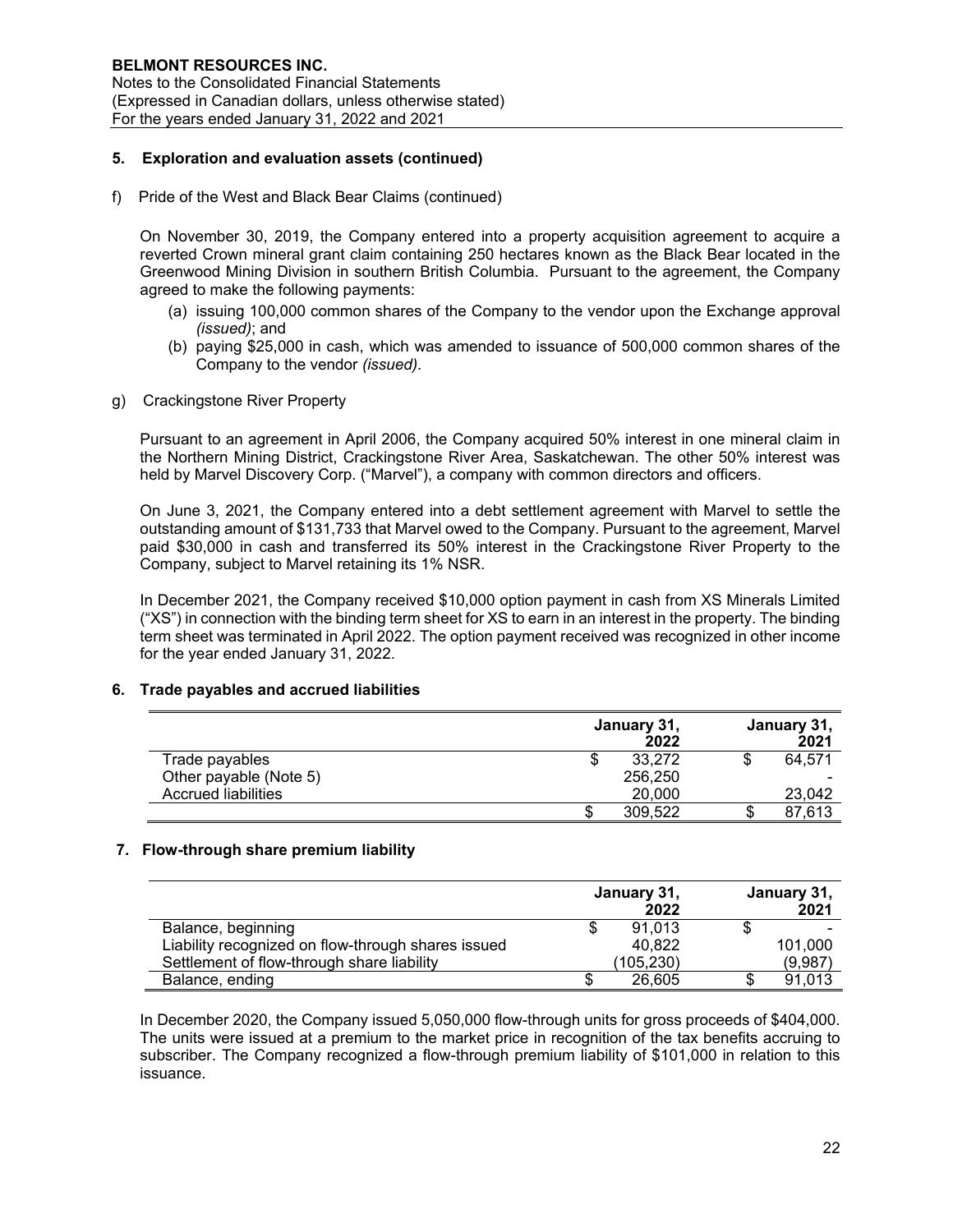### **7. Flow-through share premium liability (continued)**

The premium liability is derecognized through income as the qualifying expenditures are incurred. During the year ended January 31, 2022, the Company fulfilled the remaining commitment of \$91,013 by incurring qualifying expenditures of \$364,050.

In July 2021, the Company issued 2,721,450 flow-through units for gross proceeds of \$190,502. The units were issued at a premium to the market price in recognition of the tax benefits accruing to subscriber. The Company recognized a flow-through premium liability of \$40,822 in relation to this issuance.

During the year ended January 31, 2022, the Company fulfilled \$14,217 of the commitment by incurring qualifying expenditures of \$78,976. The Company is committed to incur further qualifying expenditures of \$111,526 by December 31, 2022.

### **8. Share capital**

#### *Authorized*

Unlimited number of common shares without par value are authorized for issue.

#### *Share issuances*

#### *During the year ended January 31, 2022*

During the year ended January 31, 2022, the Company issued a total of 1,275,000 common shares pursuant to the exercise of stock options at prices between \$0.06 and \$.0.07 per share for proceeds of \$80,750. The value of the stock options \$81,205 was transferred from stock-based reserve to share capital. The weighted average trading price on the dates of exercise was \$0.07.

During the year ended January 31, 2022, the Company issued a total of 3,125,000 common shares pursuant to the exercise of warrants at prices between \$0.05 to \$0.08 per share for proceeds of \$166,750.

On January 17, 2022 the Company issued 500,000 common shares with a fair value of \$30,000 for finder's fee incurred in connection with the earn-in agreements (Note 5).

On September 6, 2021, the Company issued 500,000 common shares with a fair value of \$30,000 in connection with a property acquisition agreement (Note 5).

On July 23, 2021, the Company issued 2,721,450 flow-through units at \$0.07 per unit for gross proceeds of \$190,502. Each unit comprises one flow-through common share and one share purchase warrant expiring July 23, 2023. Each warrant entitles the holder to acquire one non-flow-through common share at a price of \$0.12 per share. The Company paid a finder's fee of \$11,200 in cash and 160,002 brokers' warrants. Each brokers' warrant entitles the holder to acquire one common share at a price of \$0.12 per share until July 23, 2023. The brokers' warrants were valued at \$4,528 using the Black-Scholes Option Pricing Model with a volatility of 133.76%, expected life of 2 years, risk-free interest rate of 0.45%, and a dividend rate of nil.

The flow-through units were issued at a premium in recognition of the tax benefits accruing to subscribers. The flow-through premium was calculated to be \$40,822 (Note 7).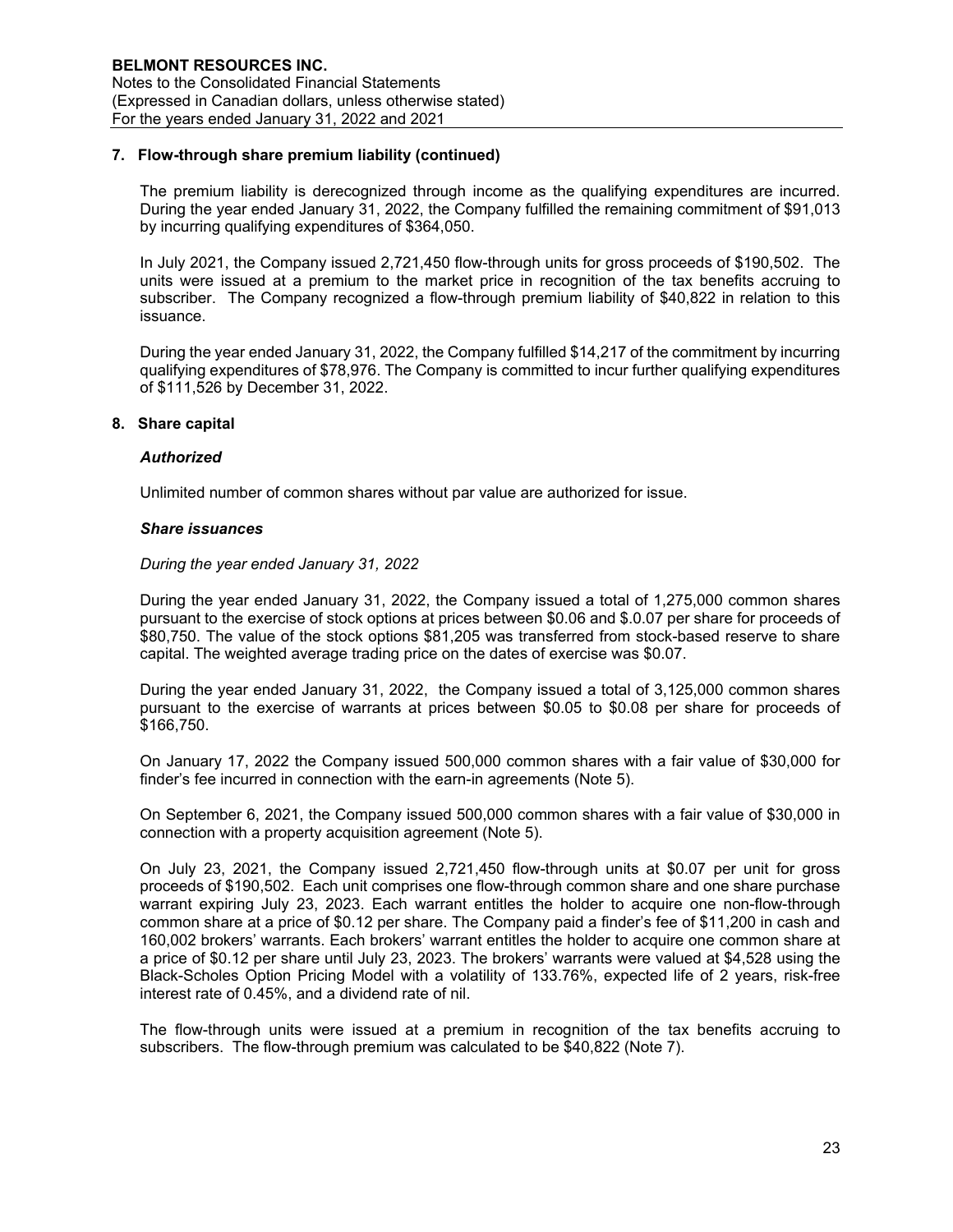Notes to the Consolidated Financial Statements (Expressed in Canadian dollars, unless otherwise stated) For the years ended January 31, 2022 and 2021

### **8. Share capital (continued)**

### *Share issuances (continued)*

### *During the year ended January 31, 2022 (continued)*

On May 27, 2021 the Company issued 200,000 common shares with a fair value of \$13,000 in connection with a property acquisition agreement (Note 5).

On May 7, 2021 the Company issued 200,000 common shares with a fair value of \$13,000 in connection with a property acquisition agreement (Note 5).

On April 27, 2021 the Company issued 419,167 common shares with a fair value of \$31,437 in connection with a property acquisition agreement (Note 5).

On February 10, 2021 the Company issued 1,672,000 units at \$0.07 per unit for proceeds of \$117,040. Each unit comprises one common share and one share purchase warrant expiring February 10, 2023. Each warrant entitles the holder to acquire one additional common share at a price of \$0.10 per share. The warrant term may be accelerated in the event that the issuer's shares trade at or above a price of \$0.15 per share for a period of 10 consecutive days.

### *During the year ended January 31, 2021*

On January 6, 2021 the Company issued 1,250,000 units at \$0.07 per unit for proceeds of \$87,500. Each unit comprises one common share and one warrant expiring January 6, 2023. Each warrant entitles the holder to acquire one additional common share at a price of \$0.10 per share. The warrant term may be accelerated in the event that the issuer's shares trade at or above a price of \$0.15 per share for a period of 10 consecutive days.

On December 23, 2020 the Company issued 5,050,000 flow-through units at \$0.08 per unit for gross proceeds of \$404,000. Each unit comprises one flow-through common share and one warrant expiring December 23, 2022. Each warrant entitles the holder to acquire one additional common share at a price of \$0.12 per share. The Company paid a finder's fee of \$30,784 cash and 384,800 brokers' warrants. Each brokers' warrant entitles the holder to acquire one additional share at a price of \$0.12 until December 23, 2022. The brokers' warrants were valued at \$13,360 using the Black-Scholes option pricing model with a volatility of 153.41%, expected life of 1 year, discount rate of 0.20%, and a dividend rate of 0%. The warrant term may be accelerated in the event that the issuer's shares trade at or above a price of \$0.15 per share for a period of 10 consecutive days.

The flow-through units were issued at a premium in recognition of the tax benefits accruing to subscribers. The flow-through premium was calculated to be \$101,000 (Note 7).

On October 29, 2020 the Company issued 420,000 common shares with a fair value of \$23,100 in connection with a property acquisition agreement (Note 5).

On October 14, 2020 the Company issued 1,000,000 units at \$0.12 in connection with a private placement. This private placement was cancelled and the shares returned to treasury on November 6, 2020. The Company incurred \$1,200 in legal fees in connection with the issuance.

On September 29, 2020 the Company issued 875,000 common shares pursuant to the exercise of warrants at \$0.05 for proceeds of \$43,750.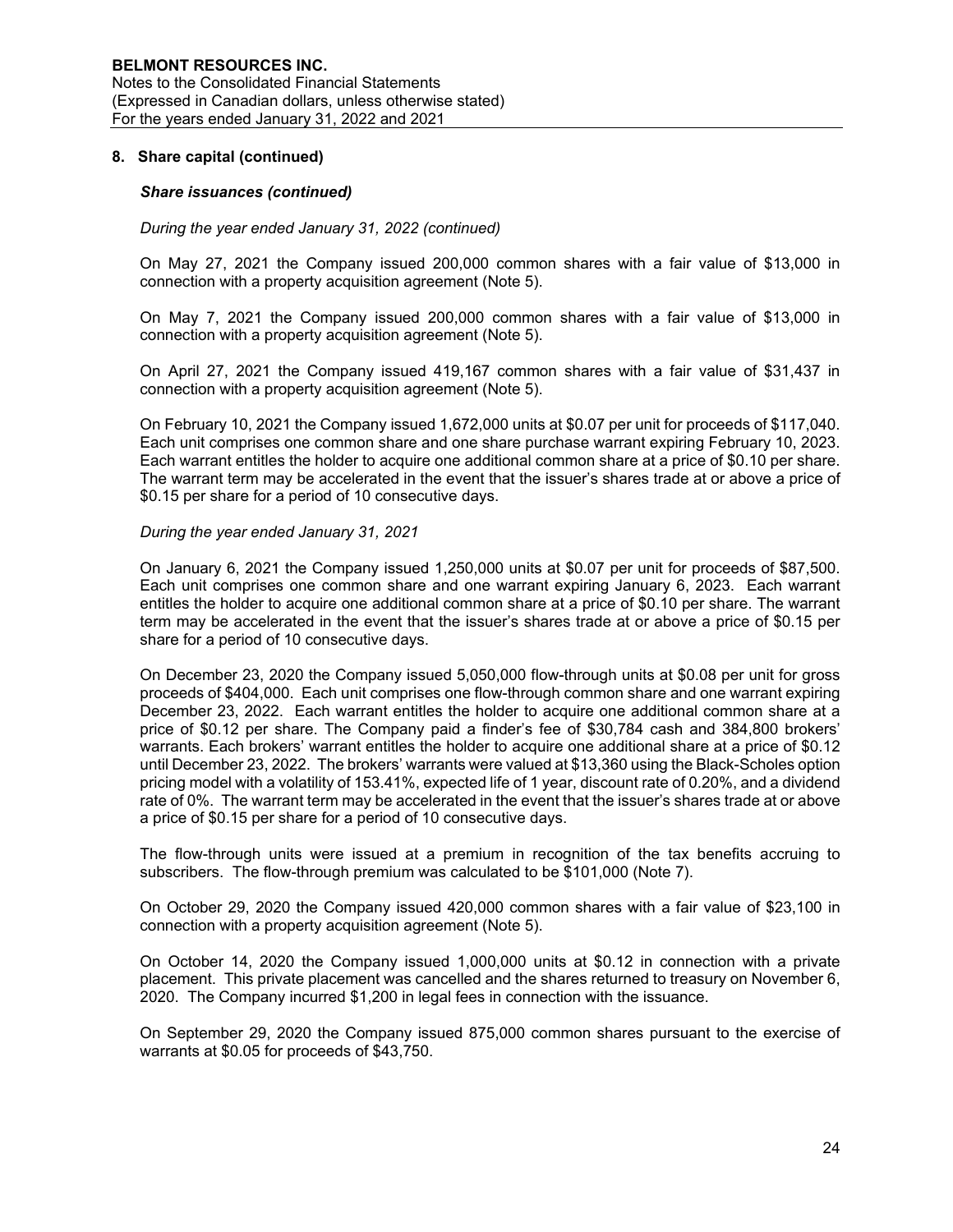### **8. Share capital (continued)**

### *Share issuances (continued)*

### *During the year ended January 31, 2021 (continued)*

On August 27, 2020 the Company issued 9,175,000 units at \$0.075 per unit for gross proceeds of \$688,125. Each unit comprises one common share and one transferable share purchase warrant expiring August 27, 2023. Each warrant entitles the holder to acquire one additional common share at a price of \$0.10 per share. The Company paid a finder's fee of \$26,850 cash, \$10,500 in legal fees, and 358,000 brokers' warrants. Each brokers' warrant entitles the holder to acquire one additional share at a price of \$0.10 until August 28, 2023. The brokers' warrants were valued at \$21,469 using the Black-Scholes option pricing model with a volatility of 139.96%, expected life of 3 years, discount rate of 0.30%, and a dividend rate of 0%.

On August 13, 2020 the Company issued 500,000 common shares with a fair value of \$40,000 in connection with a property acquisition agreement (Note 5).

On July 6, 2020 the Company issued 500,000 units at \$0.05 per unit for gross proceeds of \$25,000. Each unit comprises one common share and one transferable share purchase warrant expiring July 6, 2021. Each warrant entitles the holder to acquire one additional common share at a price of \$0.08 per share. The warrant term may be accelerated in the event that the issuer's shares trade at or above a price of \$0.15 per share for a period of 10 consecutive days.

On June 22, 2020 the Company issued 500,000 common shares with a fair value of \$25,000 in connection with a property acquisition agreement (Note 5).

On June 5, 2020 the Company issued 100,000 common shares with a fair value of \$5,000 in connection with a property acquisition agreement (Note 5).

On May 14, 2020 the Company issued 200,000 common shares with a fair value of \$10,000 in connection with a property acquisition agreement (Note 5).

On May 7, 2020 the Company issued 2,200,000 units at \$0.03 per unit for gross proceeds of \$66,000. Each unit comprises one common share and one transferable share purchase warrant expiring May 7, 2022. Each warrant entitles the holder to acquire one additional common share at a price of \$0.05 per share. The Company paid a finder's fee of \$1,680 cash and 136,000 brokers' warrants. Each brokers' warrant entitles the holder to acquire one additional share at a price of \$0.05 until May 7, 2022. The brokers' warrants were valued at \$3,936 using the Black-Scholes option pricing model with a volatility of 134.99%, expected life of 2 years, discount rate of 0.32%, and a dividend rate of 0%.

On April 29, 2020 the Company issued 4,455,500 units at \$0.03 per unit for gross proceeds of \$133,665. Each unit comprises one common share and one transferable share purchase warrant expiring April 29, 2021. Each warrant entitles the holder to acquire one additional common share at a price of \$0.05 per share. The Company paid legal fees of \$3,600 and finder's fee of 180,000 brokers' warrants.

Each brokers' warrant entitles the holder to acquire one additional share at a price of \$0.05 until April 29, 2022. The brokers' warrants were valued at \$2,450 using the Black-Scholes option pricing model with a volatility of 126.71%, expected life of 2 years, discount rate of 0.32%, and a dividend rate of 0%.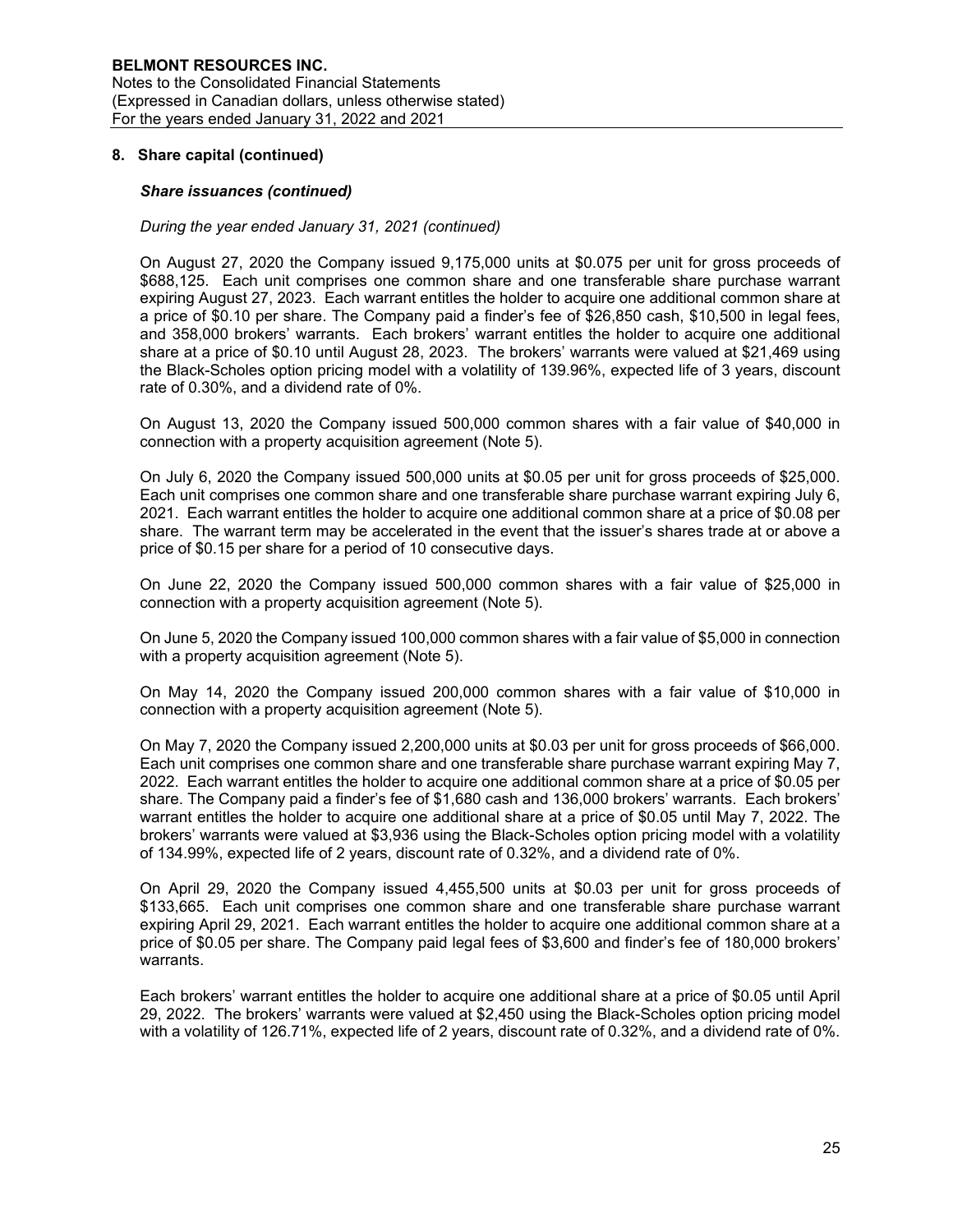### **8. Share capital (continued)**

### *Share issuances (continued)*

### *During the year ended January 31, 2021 (continued)*

On April 6, 2020 the Company issued 31,250 units valued at \$1,406 to acquire an exploration asset. Each unit comprises one common share and one transferable share purchase warrant expiring April 6, 2021. Each warrant entitles the holder to acquire one additional common share at a price of \$0.80 per share. The warrants were valued at \$38 using the Black-Scholes option pricing model with a volatility of 133.93%, expected life of 1 year, discount rate of 0.32% and a dividend rate of 0%.

On February 11, 2020 the Company issued 60,000 common shares with a fair value of \$2,100 as bonus shares in consideration of a promissory note issued.

### *Stock options*

The Company has adopted an incentive stock option plan, which provides that the Board of Directors of the Company may from time to time, in its discretion, and in accordance with the TSX-V requirements, grant to directors, officers, employees and technical consultants to the Company, nontransferable stock options to purchase common shares, provided that the number of common shares reserved for issuance will not exceed 10% of the Company's issued and outstanding common shares. Such options will be exercisable for a period of up to 10 years from the date of grant. In connection with the foregoing, the number of common shares reserved for issuance to any one optionee will not exceed 5% of the issued and outstanding common shares and the number of common shares reserved for issuance to all technical consultants will not exceed 2% of the issued and outstanding common shares. Options may be exercised no later than 90 days following cessation of the optionee's position with the Company or 30 days following cessation of an optionee conducting investor relations activities' position. The options vest at the discretion of the Board of Directors.

|                               | Number of<br>options | <b>Weighted average</b><br>exercise price |
|-------------------------------|----------------------|-------------------------------------------|
| Balance, January 31, 2020     | 1,378,125            | 0.275<br>S                                |
| Granted                       | 2,670,000            | 0.06                                      |
| Expired                       | (150,000)            | 0.17                                      |
| Exercised                     | (100,000)            | 0.40                                      |
| Balance, January 31, 2021     | 3,898,125            | 0.12<br>\$                                |
| Granted                       | 2,000,000            | 0.10                                      |
| <b>Expired</b>                | (378, 125)           | 0.48                                      |
| Exercised                     | (1, 275, 000)        | 0.06                                      |
| Balance, January 31, 2022     | 4,245,000            | 0.10                                      |
| Exercisable, January 31, 2022 | 4.245.000            | 0.10<br>\$                                |

The changes in stock options during the year are as follows: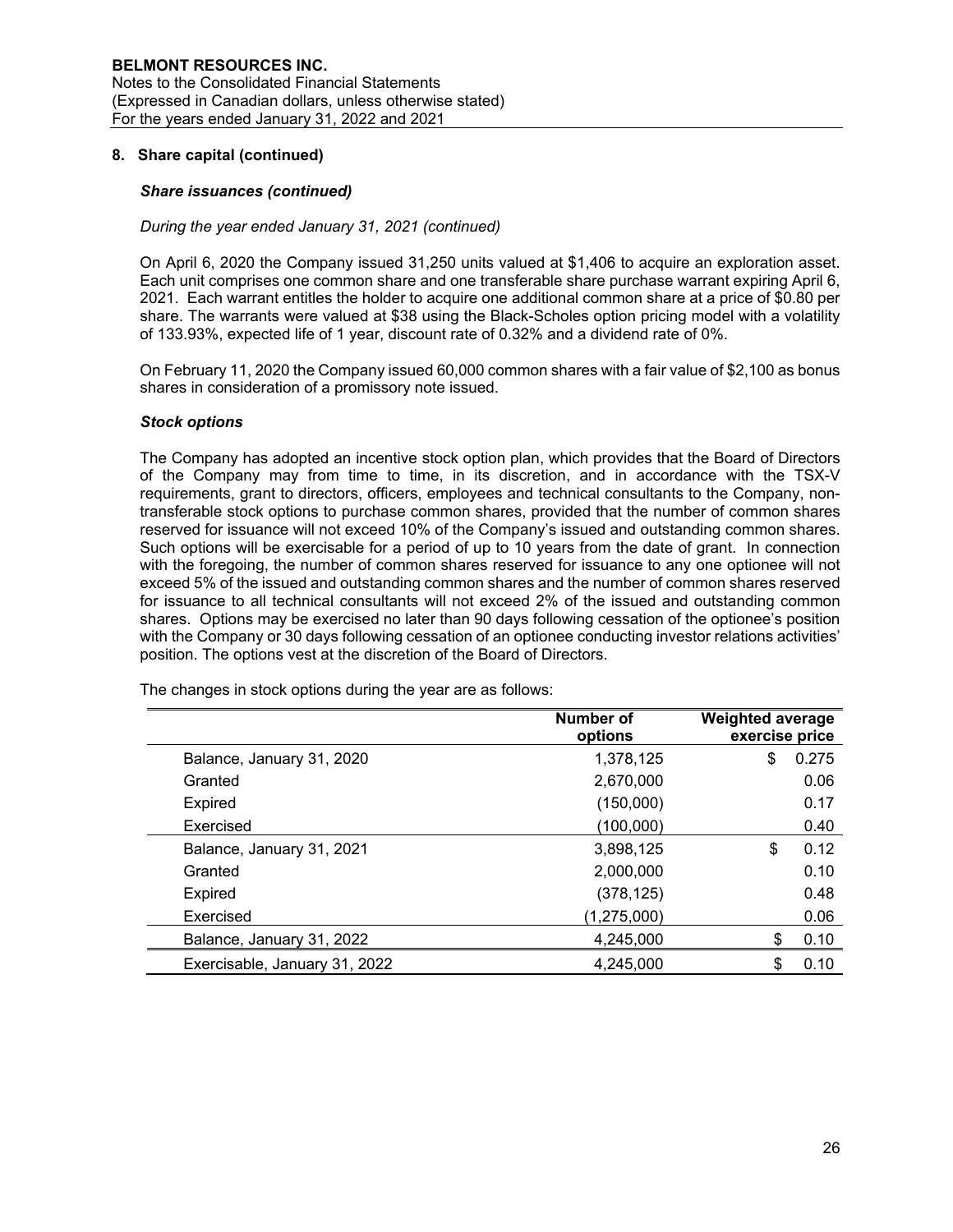Notes to the Consolidated Financial Statements (Expressed in Canadian dollars, unless otherwise stated) For the years ended January 31, 2022 and 2021

### **8. Share capital (continued)**

# *Stock options (continued)*

As at January 31, 2022, stock options were outstanding as follows:

| Number of      |                       |                    | <b>Weighted Average</b><br><b>Remaining Life</b> |
|----------------|-----------------------|--------------------|--------------------------------------------------|
| <b>Options</b> | <b>Exercise Price</b> | <b>Expiry Date</b> | (Years)                                          |
| 250,000        | \$0.40                | February 22, 2022  | 0.06                                             |
| 450,000        | \$0.06                | August 22, 2022    | 0.56                                             |
| 200,000        | \$0.05                | February 24, 2023  | 1.06                                             |
| 895,000        | \$0.06                | August 28, 2025    | 3.58                                             |
| 450,000        | \$0.07                | January 29, 2026   | 4.00                                             |
| 1,400,000      | \$0.10                | October 21, 2026   | 4.72                                             |
| 600,000        | \$0.10                | November 9, 2026   | 4.78                                             |
| 4,245,000      |                       |                    |                                                  |

During the year ended January 31, 2022, there were \$98,250 (January 31, 2021 - \$171,615) stockbased payments recognized on stock options vested. The fair value of the stock options granted was determined using the Black-Scholes option pricing model using the following weighted average assumptions:

|                         | <b>January 31, 2022</b> | <b>January 31, 2021</b> |
|-------------------------|-------------------------|-------------------------|
| Expected life           | 5.00 years              | 4.85 years              |
| Annualized volatility   | 117.91%                 | 134.13%                 |
| Risk-free interest rate | 1.48%                   | 0.40%                   |
| Dividend rate           | $0\%$                   | $0\%$                   |

### *Warrants*

In September 2021, the Company offered a warrant exercise incentive program in which the holders of a total of 5,780,500 outstanding warrants would receive one additional incentive warrant in consideration of the early exercise. The incentive warrant would be one warrant exercisable at a price of \$0.10 until November 4, 2022. A total of 2,600,000 incentive warrants were issued.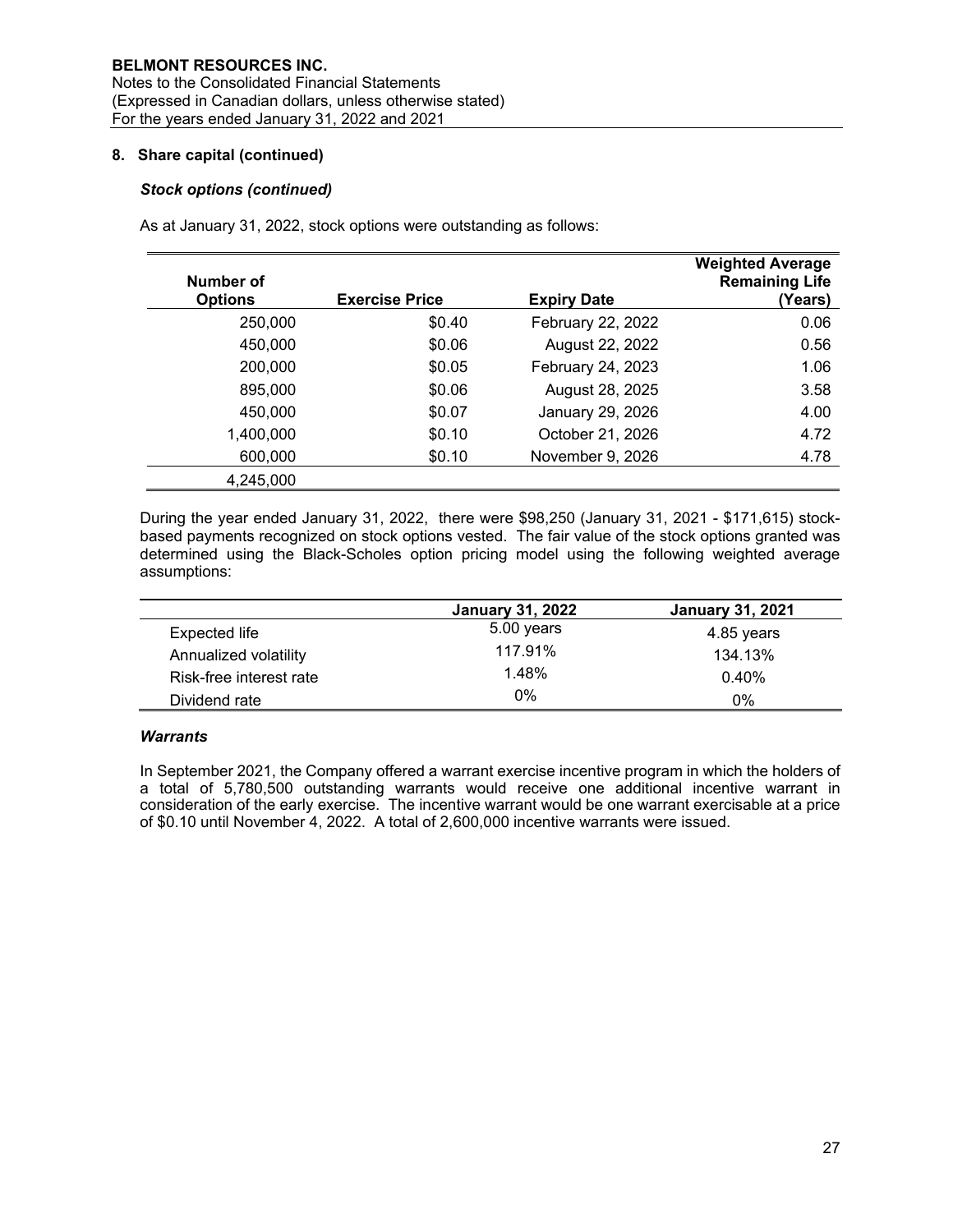Notes to the Consolidated Financial Statements (Expressed in Canadian dollars, unless otherwise stated) For the years ended January 31, 2022 and 2021

# **8. Share capital (continued)**

# *Warrants (continued)*

Changes in warrants during the year are as follows:

|                           | <b>Number of</b><br>warrants | <b>Weighted average</b><br>exercise price |
|---------------------------|------------------------------|-------------------------------------------|
| Balance, January 31, 2020 | 8,140,536                    | \$<br>0.91                                |
| Issued                    | 23.644.550                   | 0.09                                      |
| Exercised                 | (875,000)                    | 0.05                                      |
| Cancelled                 | (1, 276, 786)                | 1.58                                      |
| Expired/terminated        | (1,907,500)                  | 0.62                                      |
| Balance, January 31, 2021 | 27,725,800                   | \$<br>0.09                                |
| Issued                    | 7,153,452                    | 0.11                                      |
| Exercised                 | (3, 125, 000)                | 0.05                                      |
| <b>Expired</b>            | (5,137,500)                  | 0.11                                      |
| Balance, January 31, 2022 | 26,616,752                   | \$<br>0.10                                |

The warrants outstanding at January 31, 2022 are as follows:

| <b>Number</b> | <b>Weighted average</b> | <b>Weighted average</b> |                    |
|---------------|-------------------------|-------------------------|--------------------|
| outstanding   | exercise price          | remaining life (years)  | <b>Expiry date</b> |
| 1,409,500     | \$0.05                  | 0.24                    | April 29, 2022     |
| 1,836,000     | \$0.05                  | 0.26                    | May 7, 2022        |
| 2,600,000     | \$0.10                  | 0.76                    | November 4, 2022   |
| 5,434,800     | \$0.12                  | 0.89                    | December 23, 2022  |
| 1,250,000     | \$0.10                  | 0.93                    | January 6, 2023    |
| 1,672,000     | \$0.10                  | 1.47                    | February 10, 2023  |
| 2,881,452     | \$0.12                  | 1.47                    | July 23, 2023      |
| 9,533,000     | \$0.10                  | 1.57                    | August 27, 2023    |
| 26,616,752    | \$0.19                  | 1.12                    |                    |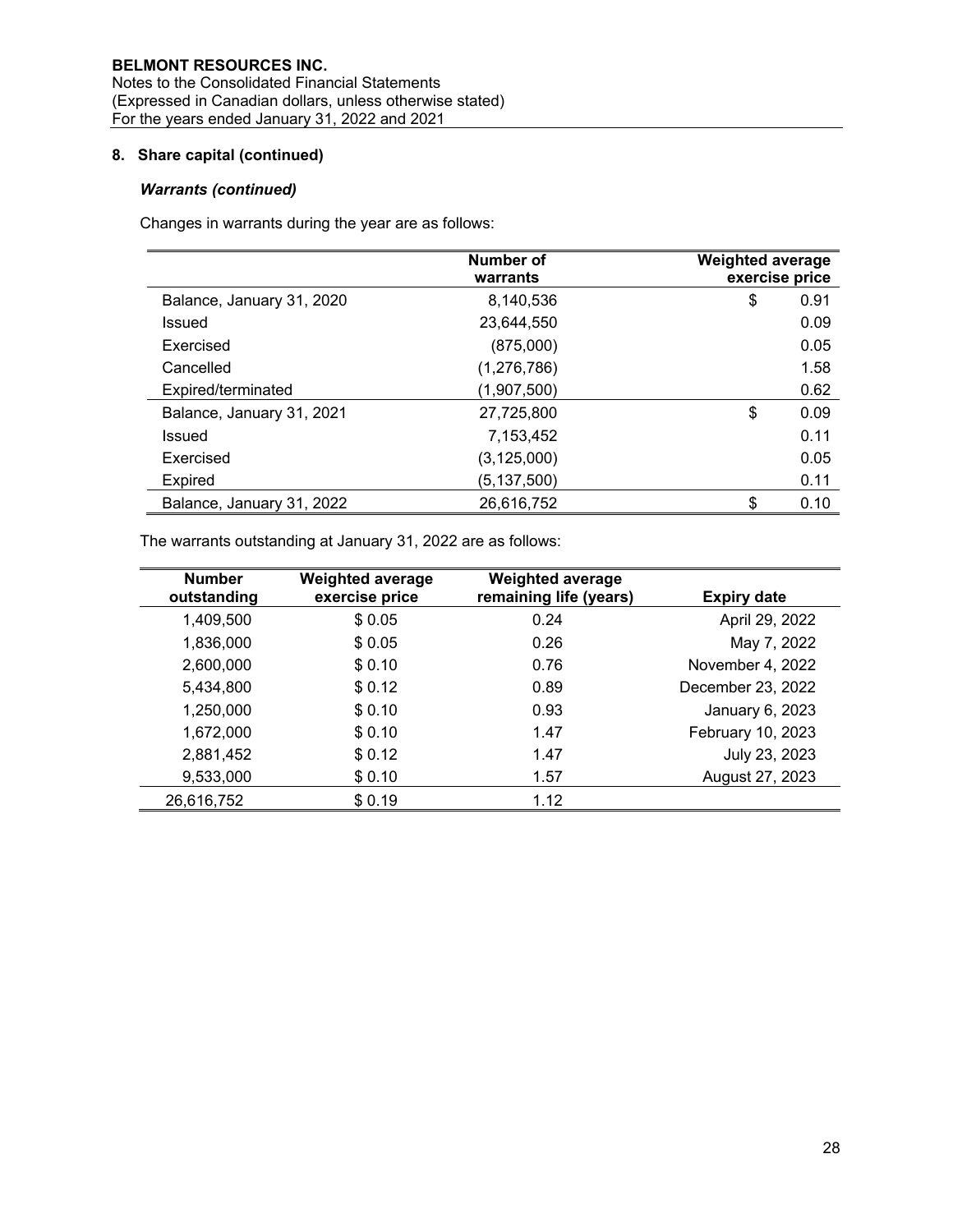### **9. Related party balances and transactions**

### *Related party balances*

The following balances are due from related parties:

|                                               | January 31,<br>2022 |                | January 31,<br>2021 |         |
|-----------------------------------------------|---------------------|----------------|---------------------|---------|
| Company with directors and officers in common |                     | $\blacksquare$ |                     | 114,155 |

In connection with the debt settlement with Marvel (Note 5), the Company recorded a bad debt expense of \$82,842 (2021 - \$11,386) for the impairment on the remaining balance due from Marvel.

During the year ended January 31, 2022 the Company has recovered nil (2021 - \$6,494) of the bad debt previously recorded.

The following amounts are due to related parties:

|                                                 |   | January 31,<br>2022 | January 31,<br>2021 |
|-------------------------------------------------|---|---------------------|---------------------|
| Companies with directors and officers in common | S | 51.500              | 83,312              |
| <b>Directors</b>                                |   | 60,000              | 80,000              |
|                                                 |   | 111.500             | 163,312             |

Amounts due to and from related parties are unsecured, non-interest bearing and with no specific terms of repayment.

### *Related party transactions*

The Company recovered the following amounts from companies with common directors.

|                                    | Years ended January 31, |                |  |        |
|------------------------------------|-------------------------|----------------|--|--------|
|                                    |                         | 2022           |  | 2021   |
| Rent recoveries                    |                         | $\blacksquare$ |  | 14.054 |
| Administration services recoveries |                         | -              |  | 6,840  |
|                                    |                         | $\blacksquare$ |  | 20.894 |

### *Key management personnel compensation*

|                       | Years ended January 31, |    |         |  |
|-----------------------|-------------------------|----|---------|--|
|                       | 2022                    |    | 2021    |  |
| Management fees       | \$<br>120,000           | S  | 110,000 |  |
| Salaries and benefits | 60,000                  |    | 60,000  |  |
| Consulting fees       | 1,000                   |    |         |  |
| Stock-based payments  | 93,660                  |    | 138,012 |  |
|                       | \$<br>274,660           | \$ | 308,012 |  |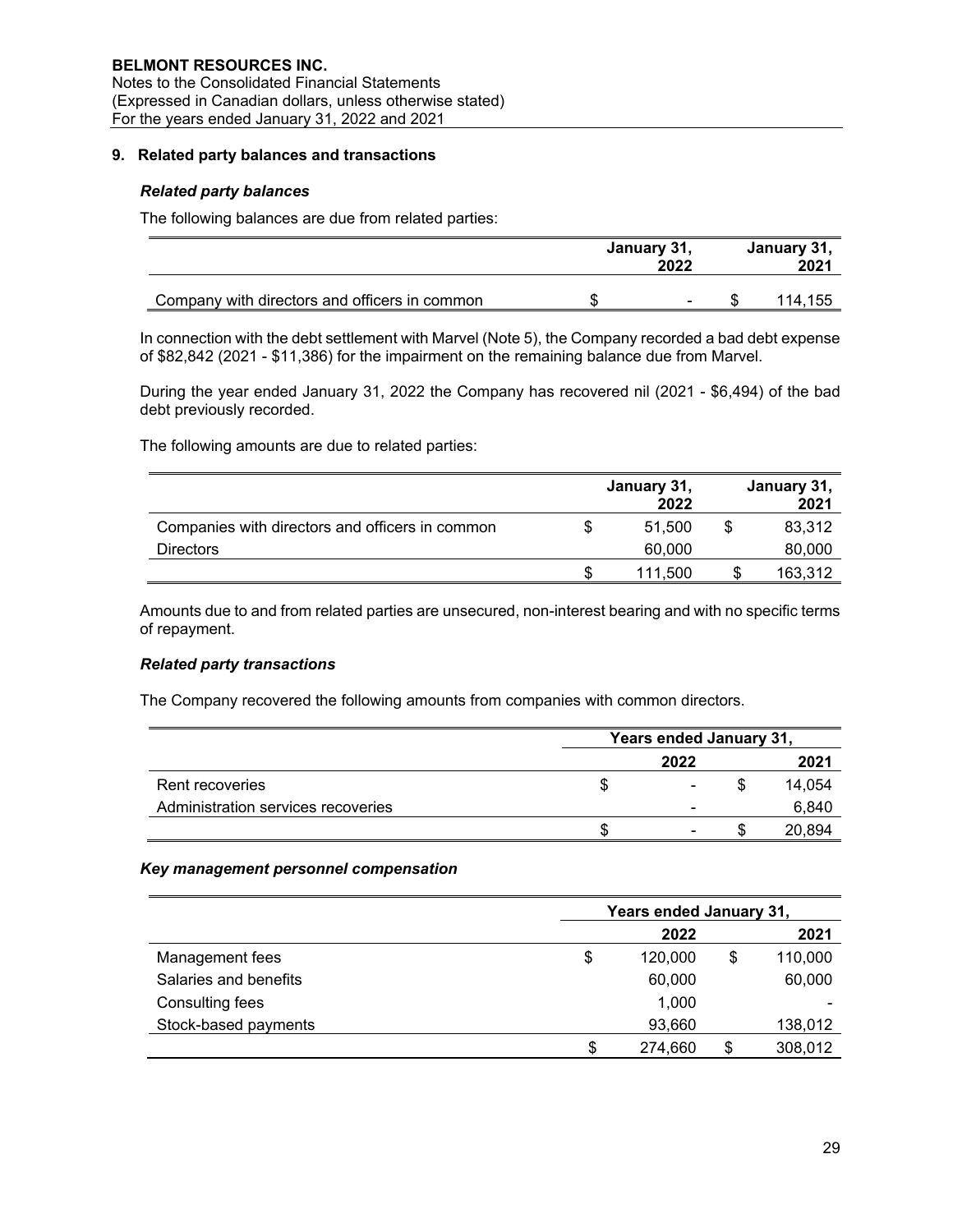### **9. Related party balances and transactions (continued)**

#### *Key management personnel compensation (continued)*

On November 15, 2019, the Company entered into a Management Services Agreement with Cankor Capital Inc, ("Canfor") a company owned by the Company's new Chief Executive Officer for a term of six months. The monthly fee will be \$5,000 for the first three months and \$7,500 thereafter. On June 15, 2020, the Company entered into a Management Consulting Agreement with Cankor for an indefinite period with compensation of \$10,000 monthly.

During the year ended January 31, 2022, the Company has paid \$1,000 (2021 - \$nil) to a director of the Company for geological consulting services.

During the year ended January 31, 2022, the Company entered into a property option agreement with Highrock Resources Ltd. (Note 5). The Company and Highrock share common directors and a senior officer.

### **10. Financial instruments, risk and capital management**

The Company is exposed in varying degrees to a variety of financial instrument related risks.

#### *Credit Risk*

Credit risk is the risk that one party to a financial instrument will fail to discharge an obligation and cause the other party to incur a financial loss. The Company's primary exposure to credit risk is on its cash held in bank accounts and related party receivable. As most of the Company's cash is held by one bank there is a concentration of credit risk. This risk is managed by using a major bank that is high credit quality financial institutions as determined by rating agencies.

#### *Foreign Exchange Risk*

Foreign currency risk is the risk that the fair values of future cash flows of a financial instrument will fluctuate because they are denominated in currencies that differ from the respective functional currency. The Company is exposed to exchange risk as a mineral property interest is located in the United States and transactions are conducted in the US dollar.

#### *Interest Rate Risk*

Interest rate risk is the risk that the fair value of future cash flows of a financial instrument will fluctuate because of changes in market interest rates. The Company's exposure to interest rate risk relates to its ability to earn interest income on cash balances at variable rates. The fair value of the Company's cash accounts is relatively unaffected by changes in short term interest rates.

#### *Liquidity Risk*

Liquidity risk is the risk that the Company will not be able to meet its financial obligations as they fall due. The Company manages this risk by careful management of its working capital. Historically, the Company's sole source of funding has been the issuance of equity securities for cash, primarily through private placements. The Company's access to financing is always uncertain. There is no assurance of continued access to significant equity funding. As discussed in Note 1 *Going Concern*, the Company requires additional funding to continue with its ongoing operations and exploration commitments.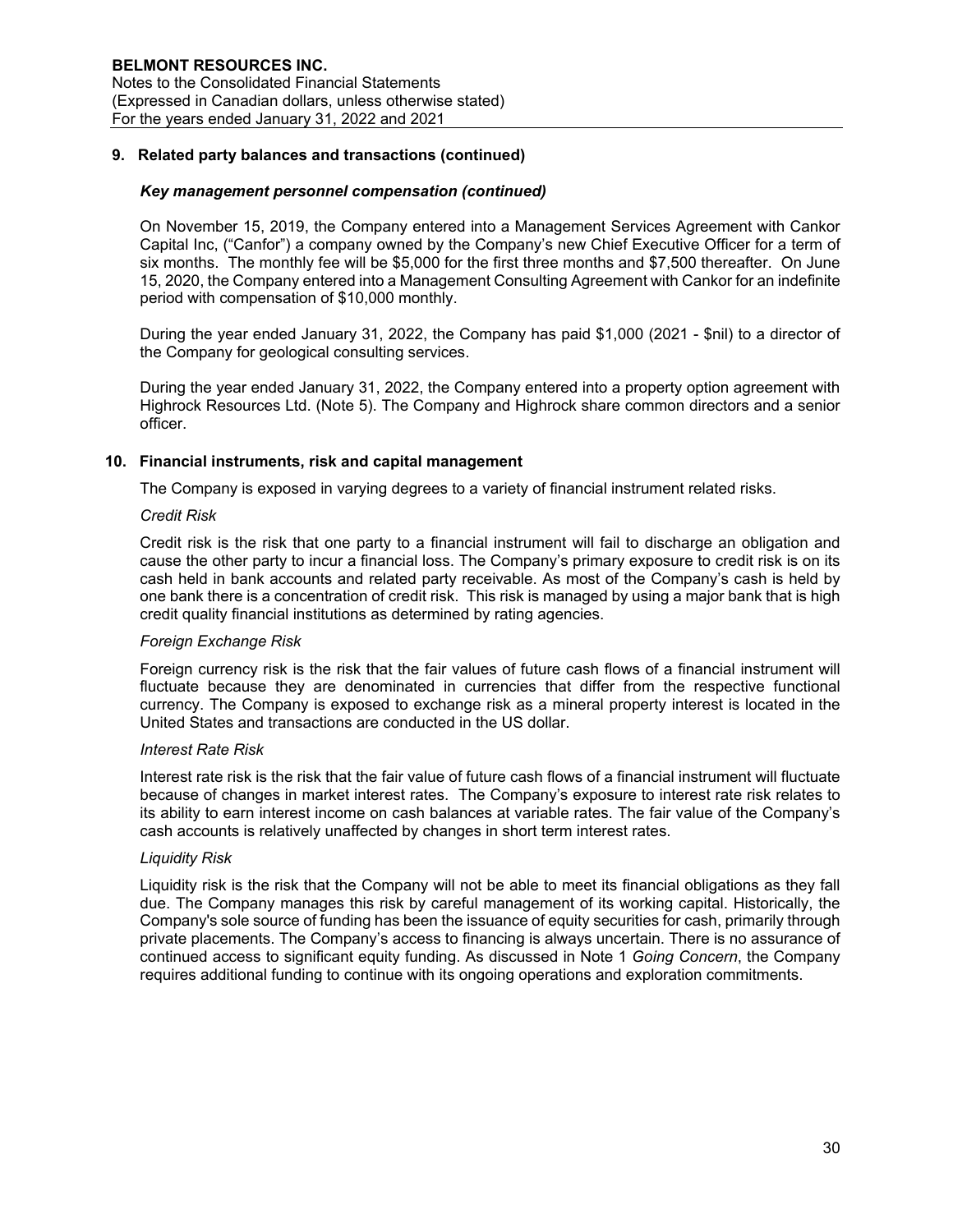### **10. Financial instruments, risk and capital management (continued)**

#### *Capital Management*

The Company includes cash and equity in the definition of capital. Equity is comprised of issued common shares, reserves, and deficit.

The Company manages its capital structure and makes adjustments to it in light of changes in economic conditions and the risk characteristics of underlying assets. In order to maintain or adjust its capital structure, the Company may issue new shares, purchase shares for cancellation pursuant to normal course issuer bids or make special distributions to shareholders. The Company is not subject to any externally imposed capital requirements and does not presently utilize any quantitative measures to monitor its capital. There were no changes in the Company's approach to capital management during the year.

### *Fair value*

Financial instruments measured at fair value are classified into one of three levels in the fair value hierarchy according to the relative reliability of the inputs used to estimate the fair values. The three levels of the fair value hierarchy are:

- Level 1 Unadjusted quoted prices in active markets for identical assets or liabilities;
- Level 2 Inputs other than quoted prices that are observable for the asset or liability either directly or indirectly; and
- Level 3 Inputs that are not based on observable market data.

The Company's cash and marketable securities are measured at level 1 fair value. The carrying value of the Company's receivables, trade payables and amounts due to and due from related parties approximate their corresponding fair values because of the relatively short periods to maturity of these instruments and the low credit risk.

### **11. Government grant**

The Government of Canada introduced the Canadian Emergency Commercial Rent Assistance ("CECRA") program in May 2020 which provides relief for eligible small business experiencing financial hardship due to COVID-19. Under the CECRA program, the Company must abate 75% of gross rents due for April to September for CECRA eligible tenants. In exchange of the abatements granted, the Company is eligible for forgivable interest free loans from the Government of Canada amounting to 50% of gross rents abated during the eligible timeframe, for a net rebatement of 25%. The Company considered it met all the criteria under the CECRA program for the loans to be forgiven. Therefore as at January 31, 2021, the Company recorded \$35,417 in government assistance receivable through the CECRA program from the federal government. The full amount was received in May 2021.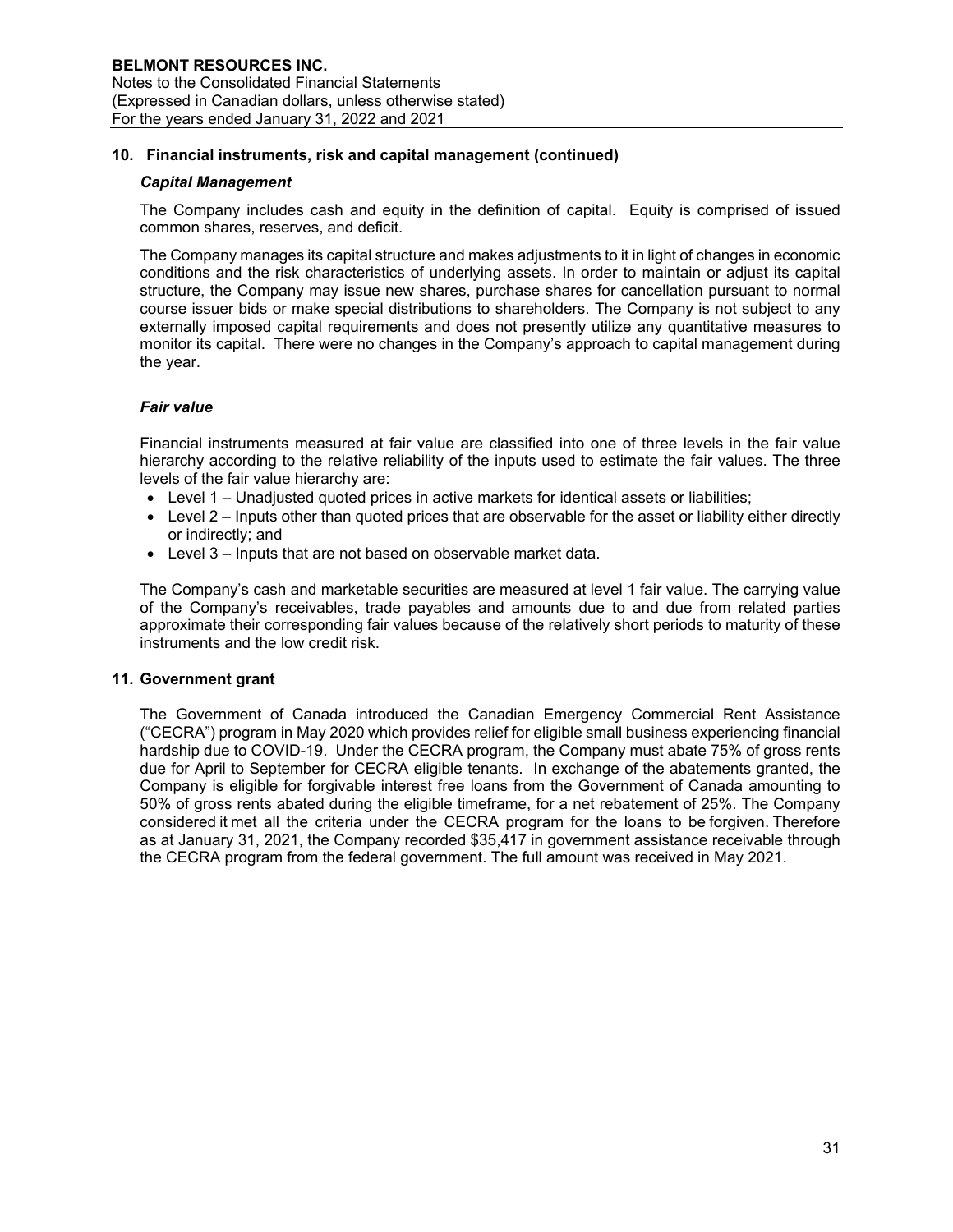Notes to the Consolidated Financial Statements (Expressed in Canadian dollars, unless otherwise stated) For the years ended January 31, 2022 and 2021

### **12. Non-cash transactions**

The Company incurred the following non-cash transactions that are not reflected in the statement of cash flows:

|                                                                                                                                    | <b>Years ended January 31,</b> |         |      |         |
|------------------------------------------------------------------------------------------------------------------------------------|--------------------------------|---------|------|---------|
|                                                                                                                                    |                                | 2022    | 2021 |         |
| Exploration and evaluation expenditures recognized in<br>trade payables and accrued liabilities                                    | \$                             | 49,015  | \$   |         |
| Fair value of brokers' warrants issued                                                                                             |                                | 4,528   |      | 41,215  |
| Fair value of bonus shares issued in connection with the<br>issuance of promissory notes                                           |                                |         |      | 2,100   |
| Fair value of shares issued on acquisition of exploration<br>and evaluation assets                                                 |                                | 87,437  |      | 103,100 |
| Fair value of shares issued for finder's fee related to the<br>earn-in agreements for certain exploration and<br>evaluation assets |                                | 30,000  |      |         |
| Fair value of marketable securities received related to<br>the earn-in agreements for certain exploration and<br>evaluation assets |                                | 260,000 |      |         |
| Fair value of units issued on acquisition of exploration<br>and evaluation assets                                                  | \$                             |         | S    | 1.444   |

## **13. Income taxes**

A reconciliation of the effective income tax rate to the statutory federal and provincial rate is as follows:

|                                                         | Years ended January 31, |               |  |            |
|---------------------------------------------------------|-------------------------|---------------|--|------------|
|                                                         |                         | 2022          |  | 2021       |
|                                                         |                         |               |  | \$         |
| Net loss for the year before income taxes               |                         | \$ (327, 955) |  | (611,402)  |
| Statutory corporate tax rate                            |                         | 27%           |  | 27%        |
| Expected tax recovery at statutory rates                |                         | (88, 548)     |  | (187, 252) |
| Non-deductible items                                    |                         | 26,644        |  | 46,497     |
| Impact of flow through shares                           |                         | (119, 617)    |  | (11,000)   |
| Share issuance costs                                    |                         | 8,452         |  | 8,566      |
| Change in prior year versus statutory return, and other |                         | 58,759        |  | 103,138    |
| Change in unrecognized deferred income tax assets       |                         | 114,309       |  | 40,051     |
| Income tax recovery                                     |                         |               |  |            |